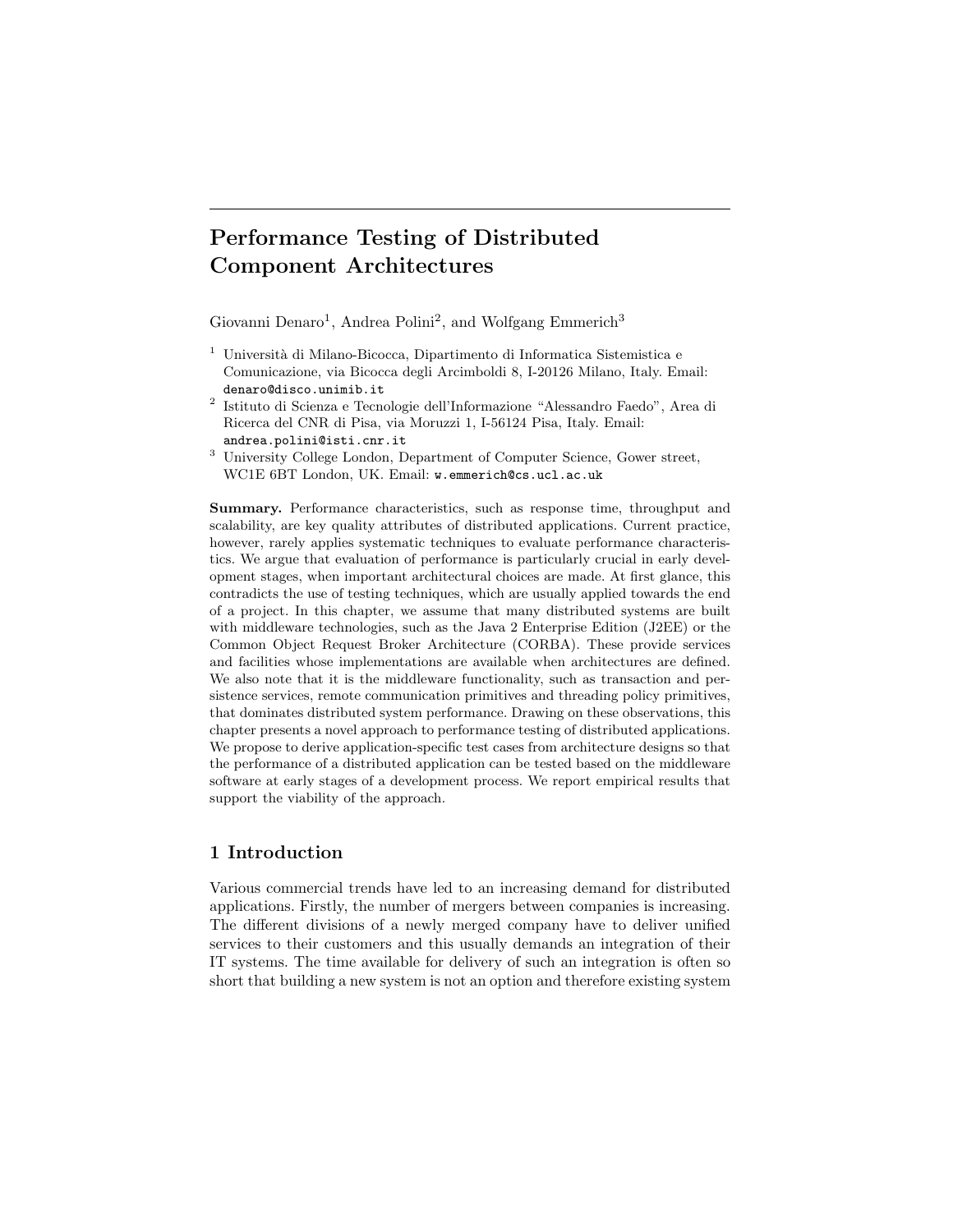components have to be integrated into a distributed system that appears as an integrating computing facility. Secondly, the time available for providing new services is decreasing. Often this can only be achieved if components are procured off-the-shelf and then integrated into a system rather than built from scratch. Components to be integrated may have incompatible requirements for their hardware and operating system platforms; they have to be deployed on different hosts, forcing the resulting system to be distributed. Finally, the Internet provides new opportunities to offer products and services to a vast number of potential customers. The required scalability of e-commerce or egovernment sites cannot usually be achieved by centralised or client-server architectures but demand the use of distributed software architectures.

In the context of this chapter, we take the perspective of the producer of a component-based system, who is interested in devising systematic ways to ascertain that a given distributed software architecture meets the performance requirements of their target users. Performance can be characterised in several different ways. Latency typically describes the delay between request and completion of an operation. Throughput denotes the number of operations that can be completed in a given period of time. Scalability identifies the dependency between the number of distributed system resources that can be used by a distributed application (typically number of hosts or processors) and latency or throughput. Despite the practical significance of these various aspects it is still not adequately understood how to test the performance of distributed applications.

Weyuker and Vokolos reported on the weakness of the published scientific literature on software performance testing in [29]. To this date no significant scientific advances have been made on performance testing. Furthermore the set of tools available for software performance testing is fairly limited. The most widely used tools are workload generators and performance profilers that provide support for test execution and debugging, but they do not solve many unclear aspects of the process of performance testing. In particular, researchers and practitioners agree that the most critical performance problems depend on decisions made in the very early stages of the development life cycle, such as architectural choices. Even though iterative and incremental development has been widely promoted [20, 6, 13], the testing techniques developed so far are very much focused on the end of the development process.

As a consequence of the need for early evaluation of software performance and the weakness of testing, the majority of research efforts has focused on performance analysis models [1, 22, 21, 2, 3, 10] rather than testing techniques. This research shares in general the approach of translating architecture designs, mostly given in the Unified Modeling Language (UML [5]), to models suitable for analysing performance, such as, Layered Queuing Networks (e.g. [21]), Stochastic Petri Nets (e.g. [2]) or stochastic process algebras (e.g. [22]). Estimates of performance are used to reveal flaws in the original architecture or to compare different architectures and architectural choices. Although models may give useful hints of the performance and help identify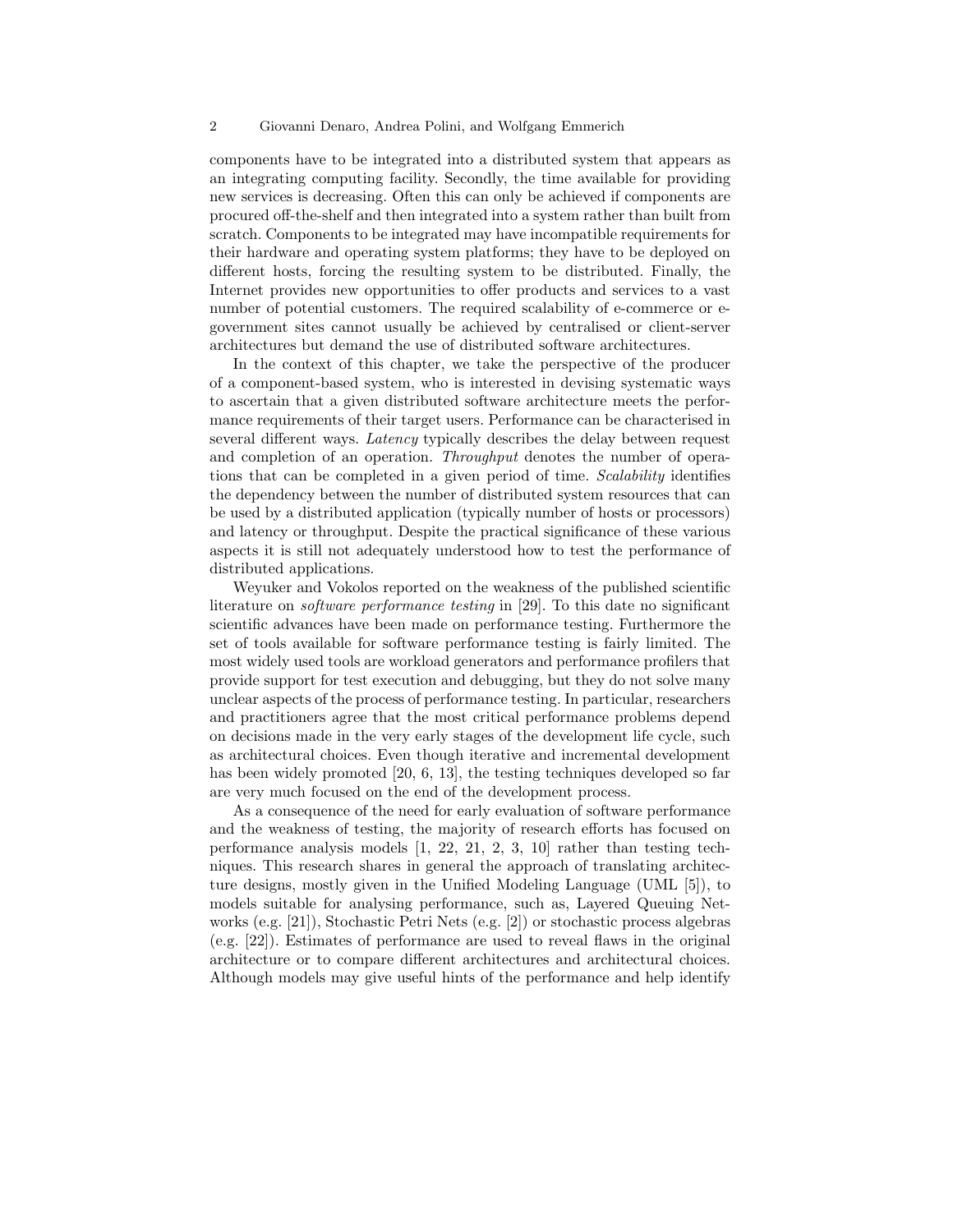bottlenecks, they still tend to be rather inaccurate. Firstly, models generally ignore important details of the deployment environment. For example, performance differences may be significant when different databases or operating systems are used, but the complex characteristics of specific databases and operating systems are very seldom included in the models. Secondly, models often have to be tuned manually. For example, in the case of Layered Queued Networks, solving contention of CPU(s) requires, as input, the number of CPU cycles that each operation is expected to use. Tuning of this type of parameters is usually guessed by experience and as a result it is not easy to obtain precise models.

With the recent advances in distributed component technologies, such as J2EE [24] and CORBA [19], distributed systems are no longer built from scratch [8]. Modern distributed applications often integrate both off-the-shelf and legacy components, use services provided by third-parties, such as realtime market data provided by Bloomberg or Reuters, and rely on commercial databases to manage persistent data. Moreover, they are built on top of middleware products (hereafter referred to as middleware), i.e., middle-tier software that provides facilities and services to simplify distributed assembly of components, e.g., communication, synchronisation, threading and load balancing facilities and transaction and security management services [9]. As a result of this trend, we have a class of distributed applications for which a considerable part of their implementation is already available when the architecture is defined, for example during the Elaboration phase of the Unified Process. In this chapter, we argue that this enables performance testing to be successfully applied at an early stage.

The main contribution of this chapter is the description and evaluation of a method for testing performance of distributed software in an early stage of development. The method is based on the observation that the middleware used to build a distributed application often determines the overall performance of the application. For example, middleware and databases usually contain the software for transaction and persistence management, remote communication primitives and threading policies, which have great impact on the different aspects of performance of distributed systems. However, we note that only the coupling between the middleware and the application architecture determines the actual performance. The same middleware may perform very differently in the context of different applications. Based on these observations, we propose using architecture designs to derive application-specific performance test cases that can be executed on the early available middleware platform a distributed application is built with. We argue that this allows empirical measurements of performance to be successfully done in the very early stages of the development process. Furthermore, we envision an interesting set of practical applications of this approach, that is: evaluation and selection of middleware for specific applications; evaluation and selection of off-the-shelf components; empirical evaluation and comparison of possible architectural choices; early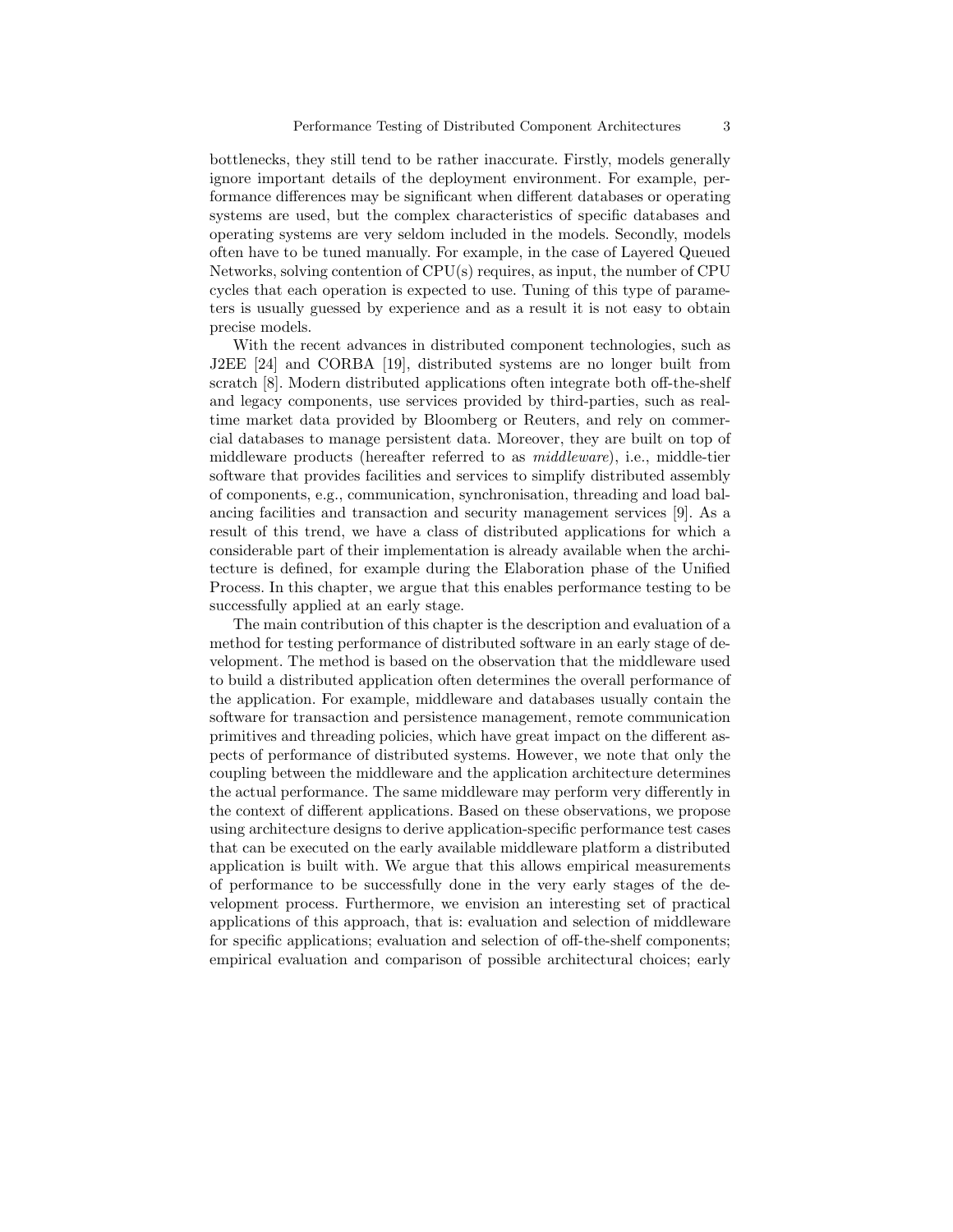configuration of applications; evaluation of the impact of new components on the evolution of existing applications.

The chapter is further structured as follows. Section 2 discusses related work and highlights the original aspects of our research. Section 3 gives details of our approach to performance testing. Section 4 reports about the results of an empirical evaluation of the main hypothesis of our research, i.e., that the performance of distributed application can be successfully measured based on the early-available components. Section 5 discusses the limitations of our approach and sketches a possible integration with performance modelling techniques. Finally, Section 6 summarises the contributions of the chapter and sketches our future research agenda.

## 2 Related Work

In this section, we briefly review related work in the areas of performance testing of distributed applications and studies on the relationships between software architecture and middleware.

#### 2.1 Performance Testing of Distributed Applications

Some authors exploited empirical testing for studying the performance of middleware products. Gorton and Liu compare the performance of six different J2EE-based middleware implementations [11]. They use a benchmark application that stresses the middleware infrastructure, the transaction and directory services and the load balancing mechanisms. The comparison is based on the empirical measurement of throughput per increasing number of clients. Similarly, Avritzer et al. compare the performance of different ORB (Object Request Broker) implementations that adhere to the CORBA Component Model [14]. Liu et al. investigate the suitability of micro-benchmarks, i.e., light-weight test cases focused on specific facilities of the middleware, such as, directory service, transaction management and persistence and security support [15]. This work suggests the suitability of empirical measurement for middleware selection, i.e, for making decisions on which middleware will best satisfy the performance requirements of a distributed application. However, as Liu et al. remark in the conclusions of their paper ([15]), "how to incorporate application-specific behaviour in the equations and how far the results can be generalised across different hardware platforms, databases and operating systems, are still open problems." Our research tackles these problems. We study application-specific test cases for early performance evaluation (or also comparing) the performance of distributed applications in specific deployment environments, which include middleware, databases, operating systems and other off-the-shelf components.

Weyuker and Vokolos report on the industrial experience of testing the performance of a distributed telecommunication application at AT&T [29].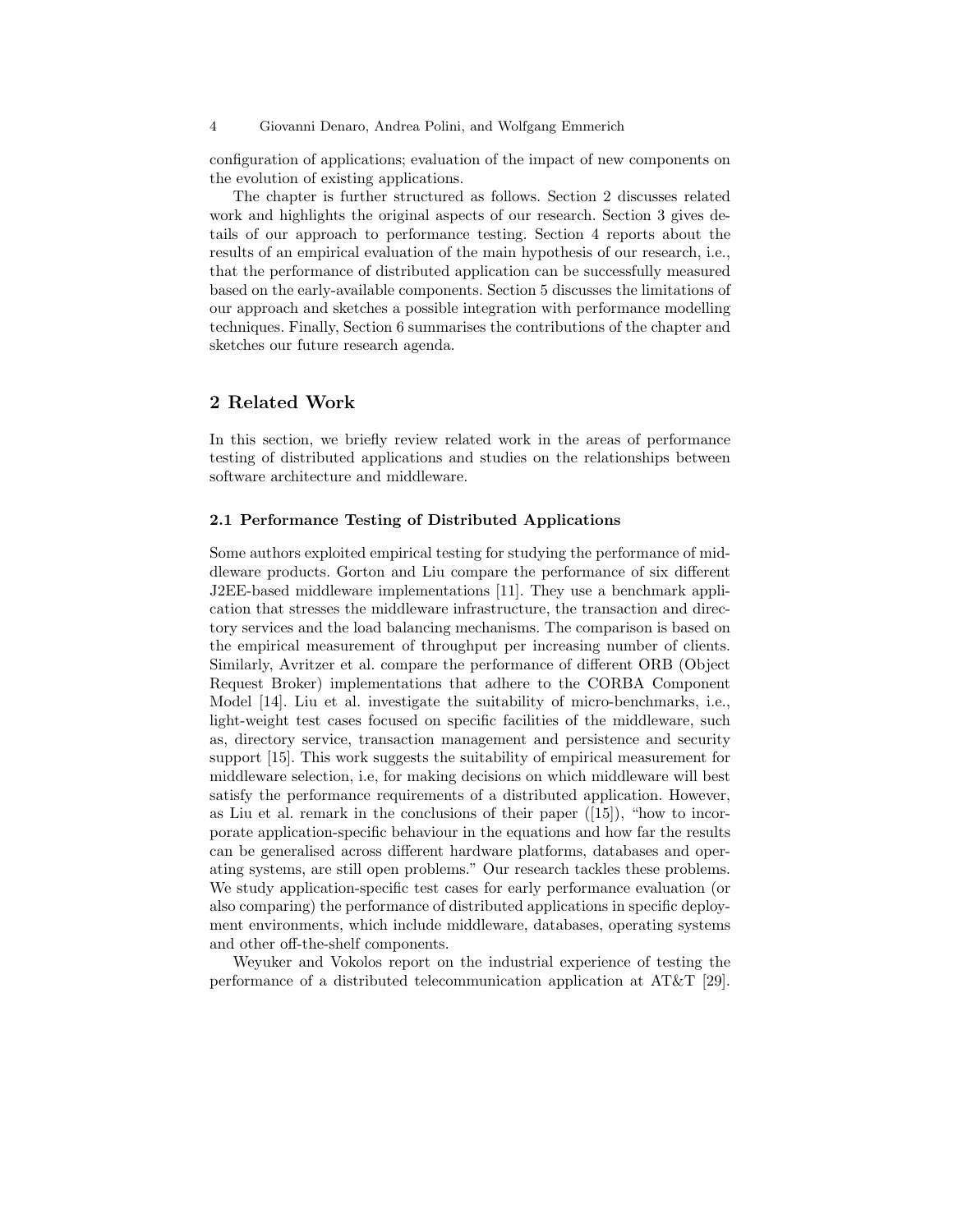They stress that, given the lack of historical data on the usage of the target system, the architecture is key to identify software processes and input parameters (and realistic representative values) that will most significantly influence the performance. Our work extends this consideration to a wider set of distributed applications, i.e., distributed component-based software in general. Moreover, we aim to provide a systematic approach to test-definition, implementation and deployment that are not covered in the work of Weyuker and Vokolos.

#### 2.2 Software Architecture and Middleware

Medvidovic, Dashofy and Taylor state the idea of coupling the modelling power of software architectures with the implementation support provided by middleware [16]. They notice that "architectures and middleware address similar problems, that is large-scale component-based development, but at different stages of the development life cycle." They propose to investigate the possibility of defining systematic mappings between architectures and middleware. To this end, they study the suitability of a particular element of software architecture, the software connector. Metha, Phadke and Medvidovic propose an interesting classification framework of software connectors [18]. They distinguish among four types of services provided by connectors for enabling and facilitating component interactions: Communication, i.e., support to the transmission of data among components; Coordination, i.e., support to transfer of control among components; Conversion, i.e., support to the interaction among heterogeneous components; Facilitation, i.e., support to mediations of the interactions among components (e.g., participation in atomic transactions). A general set of software connector types is identified and classified in the framework, based on the combination of services that they provide. Although they draw on similar assumptions (i.e., the relationships between architecture and middleware), our research and that of Medvidovic et al. have different goals: We aim at measuring performance attributes of an architecture based on the early available implementation support (which the middleware is a significant part of); Medvidovic et al aim at building implementation topologies (e.g., bridging of middleware) that preserve the properties of the original architecture. However, the results of previous studies on software connectors and the possibility of mapping architectures on middleware may be important references for engineering our approach, as we further discuss in Section 3.2.

## 3 Approach

In this section, we introduce our approach to early performance testing of distributed component-based software architectures. We also focus on the aspects of the problem that need further investigation. Our long-term goal is to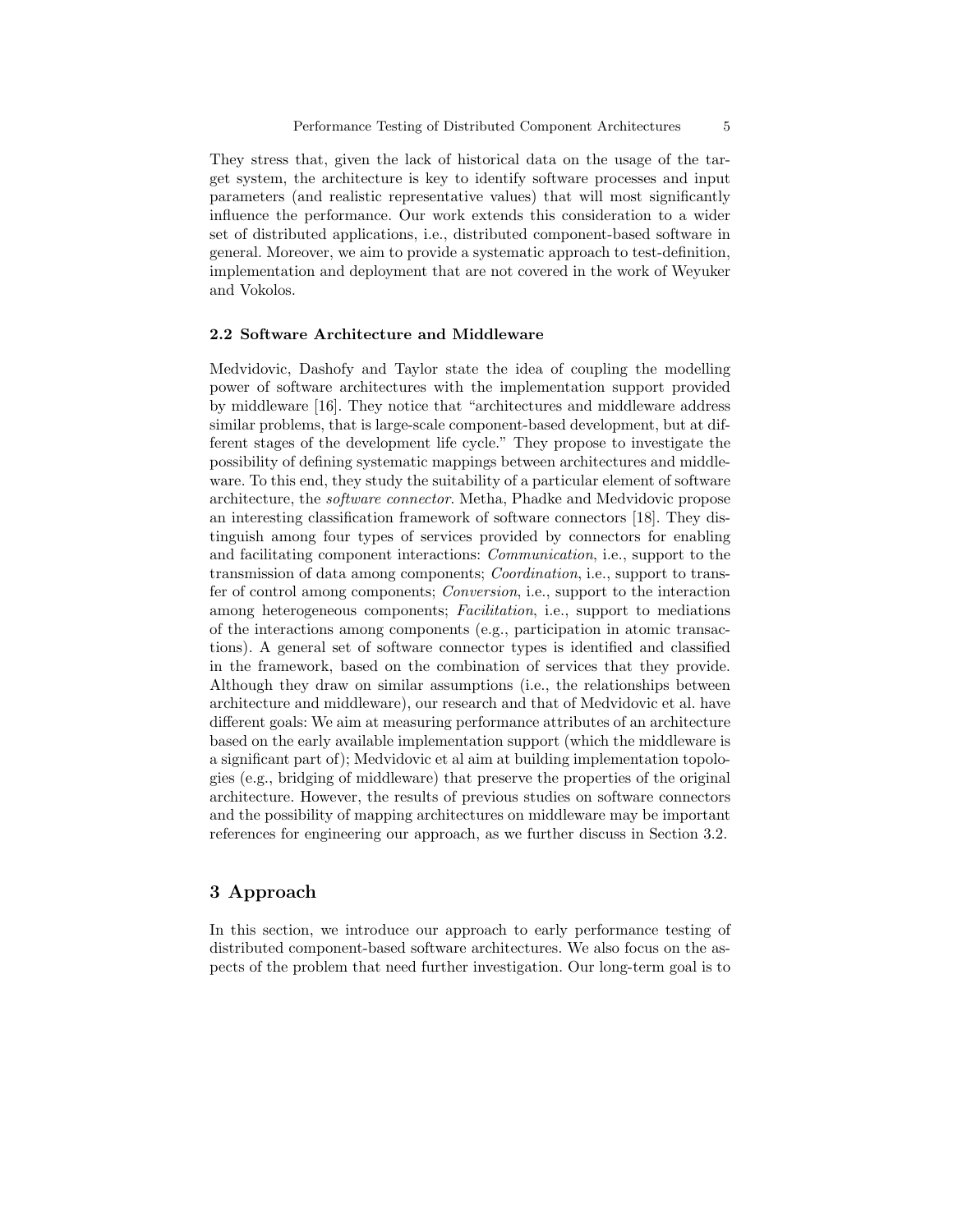provide an automated software environment that supports the application of the approach we describe below.

Our performance testing process consists of the following phases:

- 1. Selection of the use-case scenarios (hereafter referred to simply as usecases) relevant to performance, given a set of architecture designs.
- 2. Mapping of the selected use-cases to the actual deployment technology and platform.
- 3. Generation of stubs of components that are not available in the early stages of the development life cycle, but are needed to implement the use cases.
- 4. Execution of the test, which in turn includes: deployment of the Application Under Test (AUT), creation of workload generators, initialisation of the persistent data and reporting of performance measurements.

We now discuss the research problems and our approach to solving them for each of the above phases of the testing process.

#### 3.1 Selecting Performance Use Cases

As it has been noticed by several researchers, such as Weyuker [29], the design of test suites for performance testing is radically different from the case of functional testing. In performance testing, the functional details of the test cases, i.e., the actual values of the inputs, are generally of limited importance. Table 1 classifies the main parameters relevant to performance testing of distributed applications. First, important concerns are traditionally associated with workloads and physical resources, e.g., the number of users, the frequencies of inputs, the duration of tests, the characteristics of the disks, the network bandwidth and the number and speed of  $CPU(s)$ . Next, it is important to consider the middleware configuration, for which the table reports parameters in the case of J2EE-based middleware. Here, we do not comment further on workload, physical resource and middleware parameters, which are extensively discussed in the literature [29, 28, 15].

Other important parameters of performance testing in distributed settings are due to the interactions among distributed components and resources. Different ways of using facilities, services and resources of middleware and deployment environments are likely to yield different performance results. Performance will differ if the database is accessed many times or rarely. A given middleware may perform adequately for applications that stress persistence and quite badly for transactions. In some cases, a middleware may perform well or badly for different usage patterns of the same service. The last row of Table 1 classifies some of the relevant interactions in distributed settings according to whether they take place between the middleware and the com-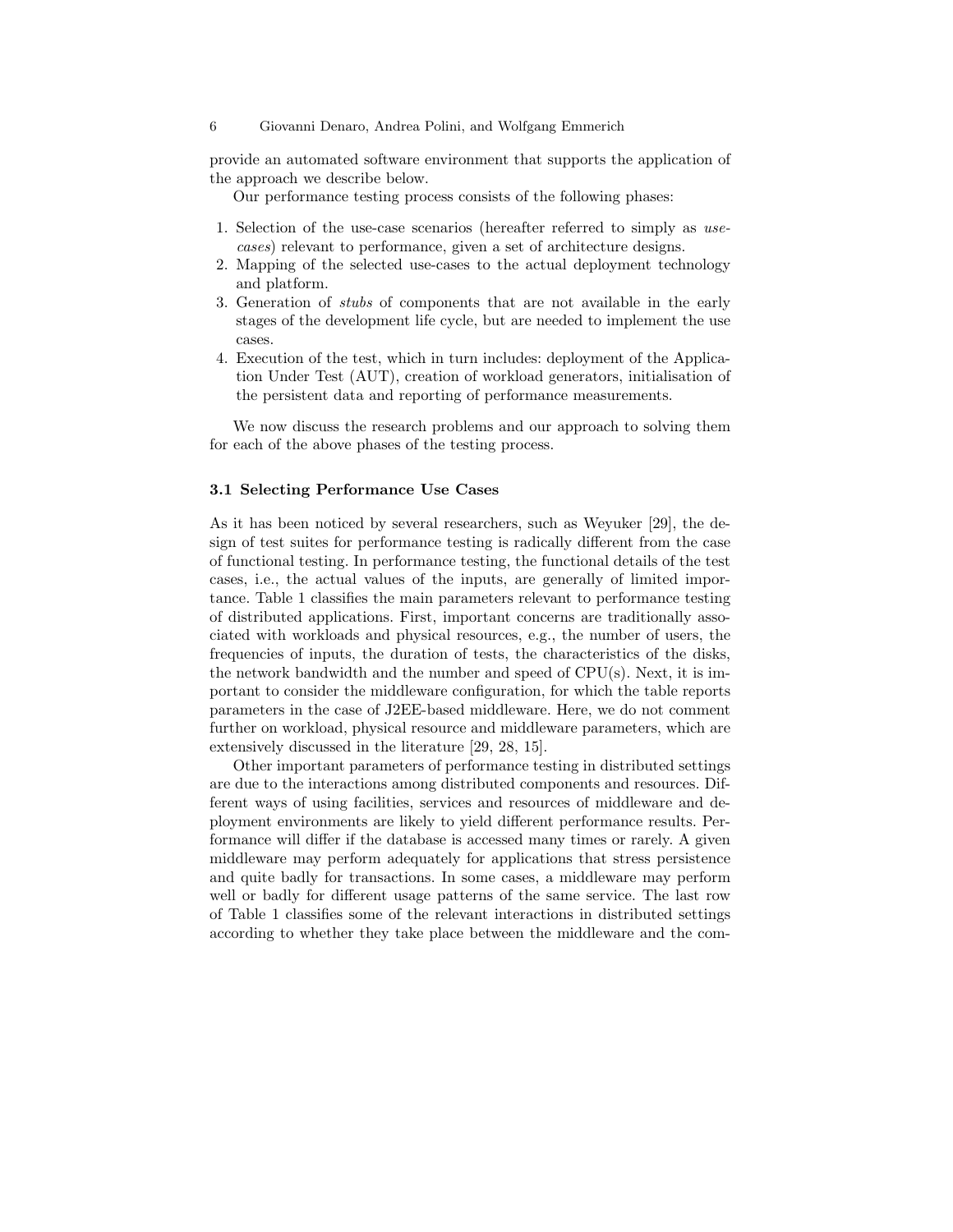| Category                                  | Parameter                         |
|-------------------------------------------|-----------------------------------|
| Workload                                  | Number of clients                 |
|                                           | Client request frequency          |
|                                           | Client request arrival rate       |
|                                           | Duration of the test              |
| Physical resources                        | Number and speed of CPU(s)        |
|                                           | Speed of disks                    |
|                                           | Network bandwidth                 |
| Middleware configuration Thread pool size |                                   |
|                                           | Database connection pool size     |
|                                           | Application component cache size  |
|                                           | JVM heap size                     |
|                                           | Message queue buffer size         |
|                                           | Message queue persistence         |
| Application specific                      | Interactions with the middleware  |
|                                           | - use of transaction management   |
|                                           | - use of the security service     |
|                                           | - component replication           |
|                                           | - component migration             |
|                                           | Interactions among components     |
|                                           | - remote method calls             |
|                                           | - asynchronous message deliveries |
|                                           | Interactions with persistent data |
|                                           | - database accesses               |

Table 1. Performance parameters

ponents, among the components themselves<sup>4</sup> or to access persistent data in a database. In general, the performance of a particular application will be largely dependent on how the middleware primitives are being used to implement the application's functionality.

We argue that Application-specific test cases for performance should be given such that the most relevant interactions specifically triggered by the AUT are covered. According to this principle, the generation of a meaningful test suite for performance testing can be based on either of two possible sources: previously recorded usage profiles or functional cases specified in the early development phases.

The former alternative is viable in cases of system upgrade. In this situation, "histories" of the actual usage profiles of the AUT are likely to be available because of the possibility that they have been recorded in the field. The synthesis of application specific workloads based on recorded usage pro-

<sup>4</sup>Although interactions among distributed components map on interactions that take actually place at the middleware level, they are elicited at a different abstraction level and thus they are considered as a different category in our classification.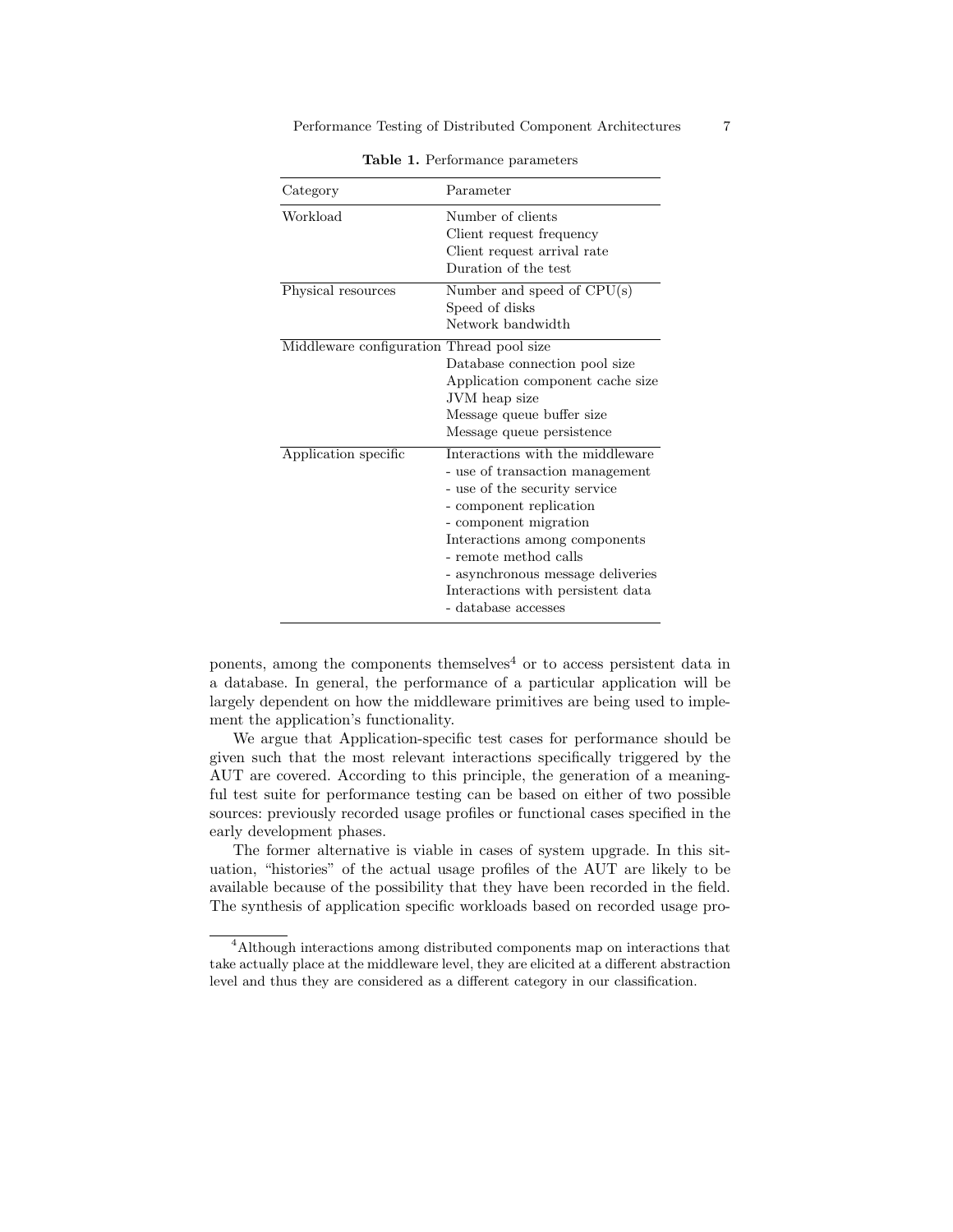files is a widely studied and fairly well understood research subject in the area of synthetic workload generation (e.g.[12, 27]).

When the development of a completely new application is the case, no recorded usage profile may exist. However, modern software processes tend to define the required functionality of an application under development in a set of scenarios and use cases. To build a meaningful performance test suite, we can associate a weight to each use case and generate a synthetic workload accordingly. The weight should express the importance of each use case in the specific test suite. Obviously to have a reliable evaluation of the performance characteristics of the application, we need to consider as many use cases as possible. This should be a minor problem because it is often the case that most of the use cases are available in early stages of a software process. For instance, the iterative and incremental development approaches (such as the Unified Software Development Process [6]) demand that the majority of use cases be available at the end of the early process iterations. In such settings, we can therefore assume that the software system developer can use these use cases to derive test cases to evaluate the performance of the final application, before starting with the implementation phase. On the base of the obtained results the developer can eventually revise the taken decisions in order to obtain better "expected" performance. To this end, several possibilities are available at this stage, (at a less expensive costs with respect to a late system refactoring, which might be required due to poor performance), such as, a revision of the architecture or a "re-"calibration of some choices concerning the middleware configuration.

### 3.2 Mapping Use Cases to Middleware

In the initial stages of the software process, software architectures are generally defined at a very abstract level. The early use-cases focus on describing the business logic, while they abstract the details of the deployment platform and technology. One of the strengths of our approach is indeed the possibility of driving software engineers through the intricate web of architectural choices, off-the-shelf components, distributed component technologies, middleware and deployment options, keeping the focus on the performance of the final product. The empirical measurements of performance may provide the base for comparing the possible alternatives. Consequently, to define a performance test case, the abstract use-cases must be augmented with the following information:

- The mapping between the early available components (if any) and the components represented in the abstract use-cases;
- The distributed component technology and the actual middleware with respect to which the performance test is to be performed;
- The characteristics of the deployment of the abstract use-cases on the actual middleware platform, i.e., the specification of how the described com-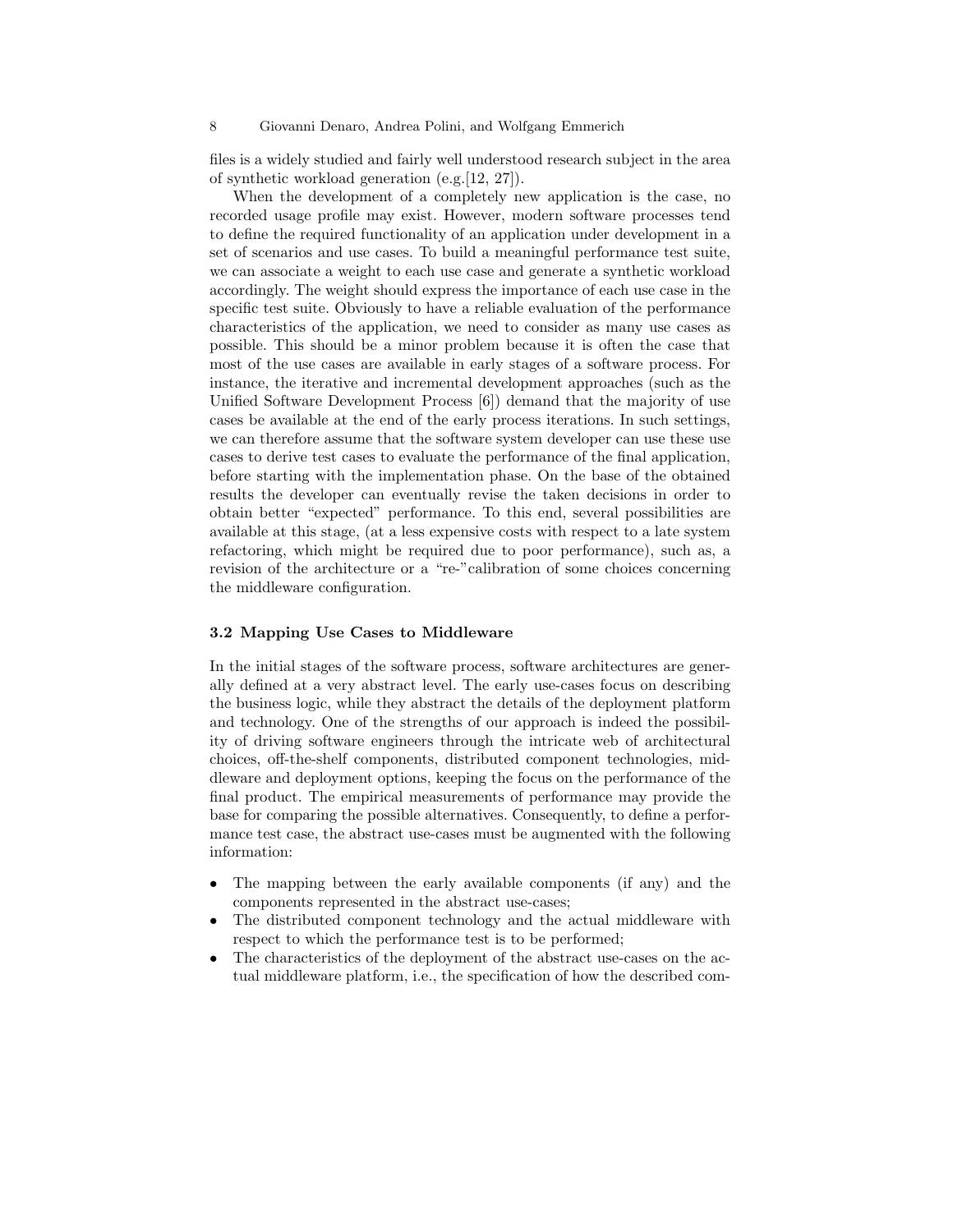

Fig. 1. An sample use-case (a) and part of a corresponding performance test case (b)

The two former requirements can be trivially addressed. For example, Fig. 1 (a) illustrates a sample abstract use-case, in which an actor accesses the service m1 provided by the component App, which in turn uses the service  $m2$  provided by the component DB. Correspondingly, Fig. 1 (b) illustrates a performance test case in which: the component DB is instanced as the available MySql database engine, while the component App is not early available; the whole application is deployed using the J2EE component technology and the JBoss application server as middleware. The rest of this section discusses the problem of specifying the deployment characteristics.

At the architectural level, the properties of the component interactions can be described in terms of *software connectors*<sup>5</sup>. Recent studies (e.g., [16]) have investigated the role that software connectors may play in software design, showing that they may relevantly contribute to bridge the gap between the high-level application view of a software architecture and the implementation support provided by distributed component technologies and middleware. [18] attempts to classify software connectors and identifies a general set of connector types, their characteristics (dimensions) and the possible practical alternatives for each characteristic (values). For instance, the procedure call is identified as a connector type that enables communication and coordination among components; synchronicity is one of the dimensions of a procedure call connectors; and synchronous and asynchronous are the possible values

 ${}^{5}$ This is, for example, the spirit of the definition of software connectors given by Shaw and Garlan [25]: connectors mediate interactions among components; that is, they establish the rules that govern component interaction and specify any auxiliary mechanisms required.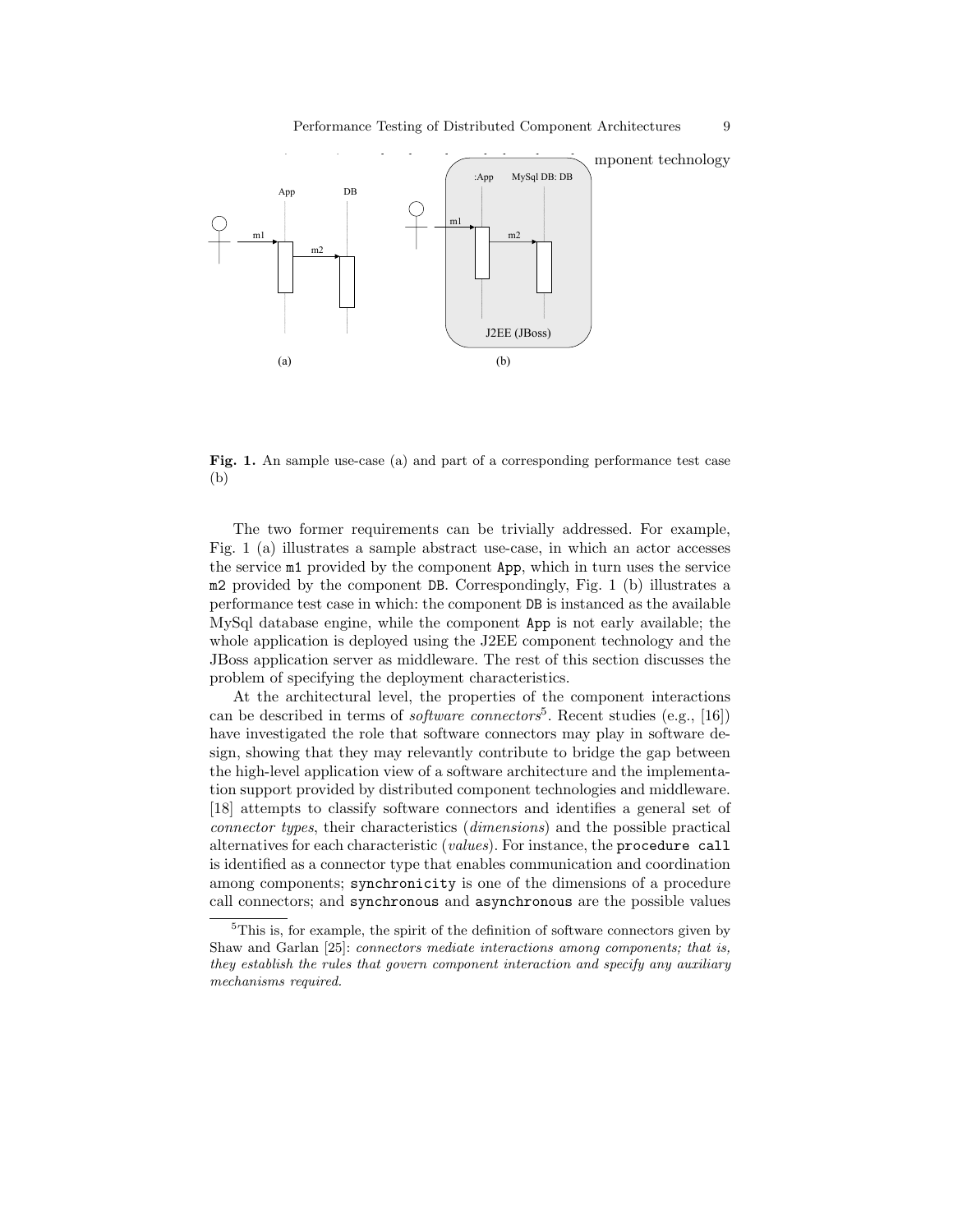of such dimension. When all dimensions of a connector type are assigned to specific values, the resulting instance of the connector type identifies a connector specie, e.g., the remote method invocation can be considered as a specie of the procedure call connector type. Our approach to the specification of the deployment characteristics leverages and extends the connector taxonomy of [18].

Up to now, we identified an initial set of connector types that specifically apply to the case of component interactions that take place through a J2EE compliant middleware. Giving values to the dimensions of these connectors allows for specifying the characteristics of the deployment of an abstract use-case on an actual middleware platform based on the J2EE specification. Specifically, we identified the following connector types: J2EE remote service, J2EE distributor, J2EE arbitrator and J2EE data access.

The J2EE remote service connector extends and specialises the procedure call connector type of [18]. This connector specifies the properties of the messages that flow among interacting components. We identified the following relevant dimensions for this connector:

- Synchronicity: A remote service can be either synchronous or asynchronous. Specifying a value for the synchronicity dimension allows to select if the service must be instanced as a synchronous method invocation or as an asynchronous event propagation, respectively.
- Parameters: This dimension specifies the number of parameters and their expected size in bytes. This allows for simulating the dependences between performance and the transfer of given amounts of data among components. Moreover, if the component that provides the service is one of the early available components, also types and values of the parameters must be provided to perform the actual invocation during the test. In this latter case, if the service is expected to be invoked a number of times during the test, we can embed in the connector a strategy for choosing the values of the parameters:
	- 1. a single value may be given. This value will be used every time the service is invoked during the test;
	- 2. a list of values may be given. Each time the service is invoked a value of the list is sequentially selected;
	- 3. a list of values and an associated probability distribution may be given. Each time the service is invoked a value of the list is selected sampling the distribution.

The J2EE distributor connector extends and specialises the distributor connector type of [18]. This connector allows to specify the deployment topology. We identified the following relevant dimensions for this connector:

• Connections: This dimension specifies the properties of the connections among the interacting components, i.e., the physical hosts on which they

<sup>10</sup> Giovanni Denaro, Andrea Polini, and Wolfgang Emmerich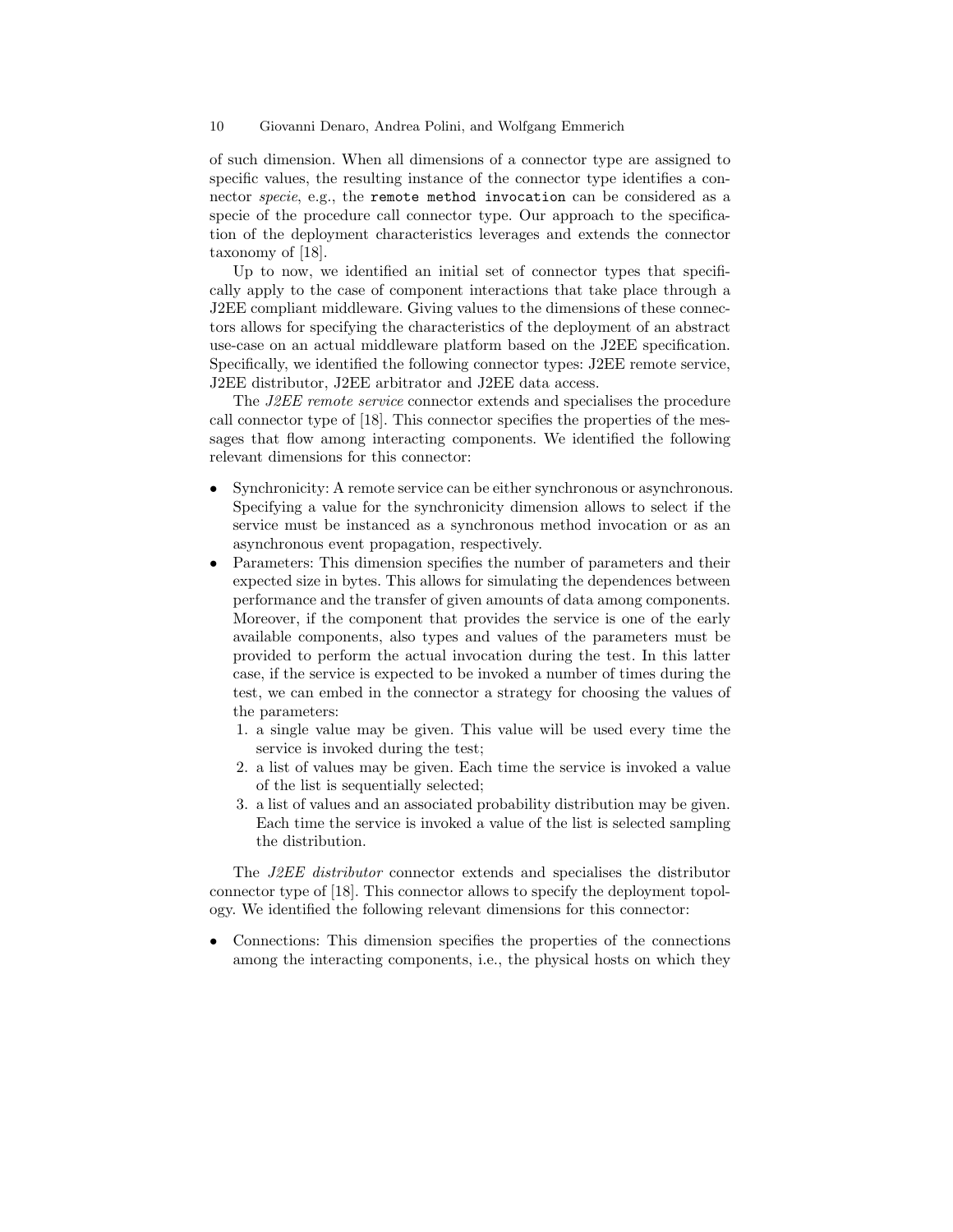are to be deployed in the testing environment and the symbolic names used to retrieve the component factories through the naming service.

- Types. This dimension specifies the (expected) implementation type of the interacting components. Possible values are: client application, session bean, entity bean $^6$  and database table.
- Retrieving. This dimension specifies how to use the component factories (for components and interactions this is applicable to) for retrieving references to components. In particular, either the default or finder method can be specified (non standard retrieving methods of component factories are called finders in the J2EE terminology).

The J2EE arbitrator connector extends and specialises the arbitrator connector type of [18]. This connector specifies the participation in transactions and the security attributes of the component interactions. We identified the following relevant dimensions for this connector:

- Transactions: This dimension specifies the participation in transactions of a component interaction. Possible values are: none, starts and participates: none, if the interaction does not participate in any transaction; starts, if the interaction starts a new, possible nested, transaction; participates, if the interaction participates in the transaction of the caller.
- Security: This dimension specifies the security attributes of a component interaction. In particular, it specifies if services can be accessed by all users, specific users, or specific user groups, and which component is responsible for authentication in such two latter cases.

The J2EE data access connector extends and specialises the data access connector type of [18]. This connector mediates the communication between J2EE components and a database, specifying the structure of the database and how the interactions are handled. In particular, we identified the following relevant dimensions for this connector:

- Tables: This dimension specifies characteristics of the tables and their respective fields in the database.
- Relationships: This dimension specifies the presence of relationships among the tables in the database.
- Management: In J2EE components persistence can be handled either implementing the access functions (e.g., queries) in the component code (this is called bean managed persistence, BMP) or using standard mechanism embedded in the middleware (this is called container managed persistence, CMP).

 ${}^{6}$ Session beans are J2EE components that provide business services. Thus, session beans are often used as the interface between J2EE applications and client applications. Entity beans are J2EE components that represent persistent data within an application. Each database table is generally associated to an entity bean. The data in the entity bean are taken synchronised with the database. Thus, entity bean are often used as the interface between J2EE applications and databases.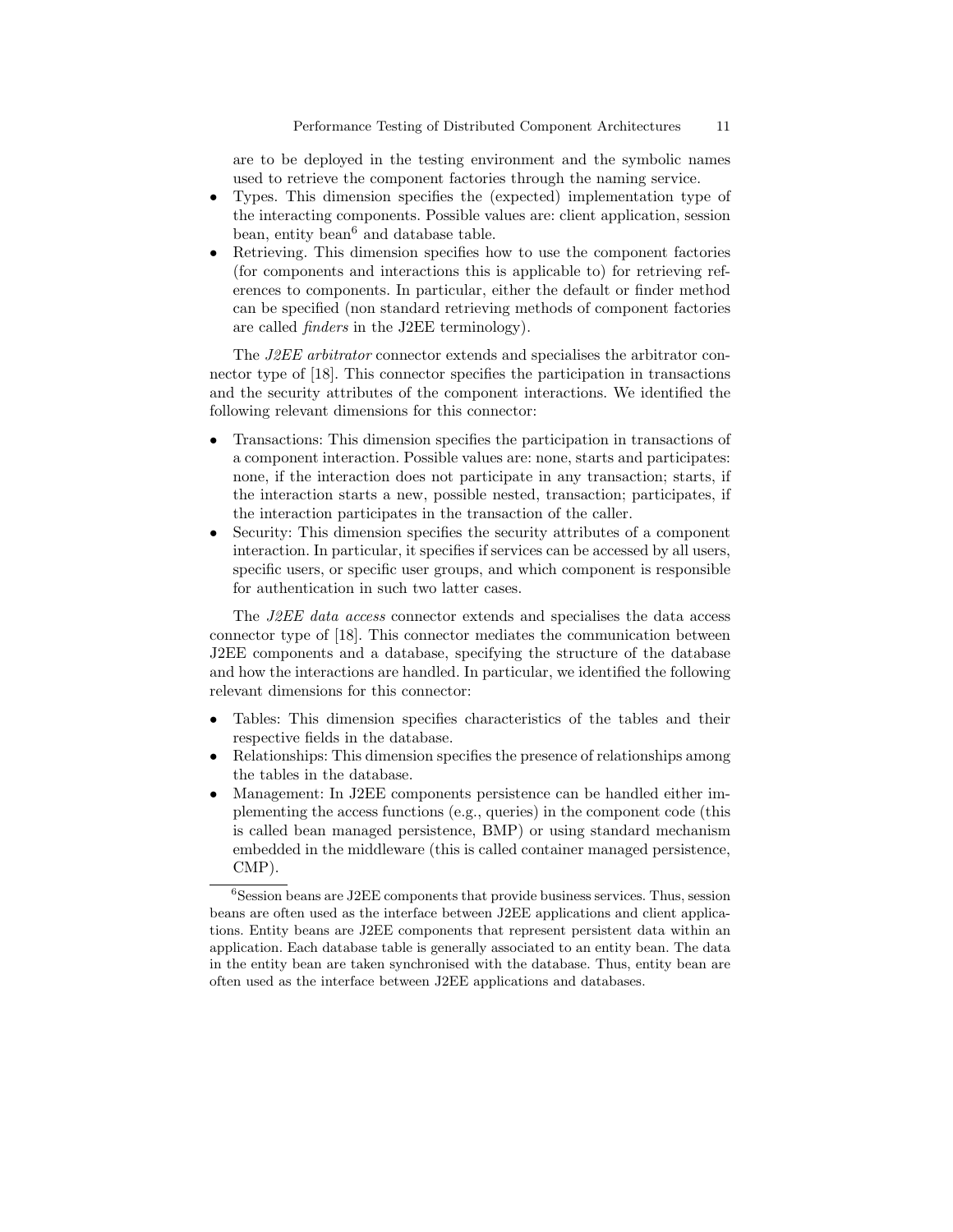



Fig. 2. A performance test case associated with the use-case in Fig. 1

Fig. 2 illustrates the application of connectors to the sample use-case of Fig. 1. As specified by the J2EE remote service connectors, the interactions m1 and m2 are both synchronous (i.e., they are assumed to be remote method invocations) and have just one input parameter. In the case of m1, only the parameter size is worth it, being the server component App not early available. Conversely, in the case of m2, also the actual value of the parameter is needed, being the database available. The specified parameter is the actual SQL code to be executed on the database and the "single value" strategy is used. The assumed database structure is specified in the J2EE data access connector da2 and consists of a table (T1) with two integer fields (F1 and F2) and no relationship, while the interactions between the component App and the MySql database are supposed to follow the bean managed persistence paradigm. The two J2EE distributor connectors, d1 and d2, specify that the component App and the database are deployed on the same host (host2), while the client is on a different host (host1). The interface between the client and the component App is provided by a session bean EJB component and the interface between App and the database is handled by an entity bean EJB component. The retrieving strategy, when applicable, uses the standard methods provided by the platform. Finally, the J2EE arbitrator connector specifies that m1 starts a transaction in which m2 participates and no special security policy is considered. The information given in Fig. 2 identifies a specific performance test case associated with the use-case in Fig. 1.

Notice that Fig. 2 is meant just for exemplification purpose and not to suggest an approach in which use-case diagrams must be annotated with connector information before testing. In a mature and engineered version of our approach, we envision the possibility that a tool analyses the abstract use-cases and extracts the simple list of alternatives for each interaction dimension. The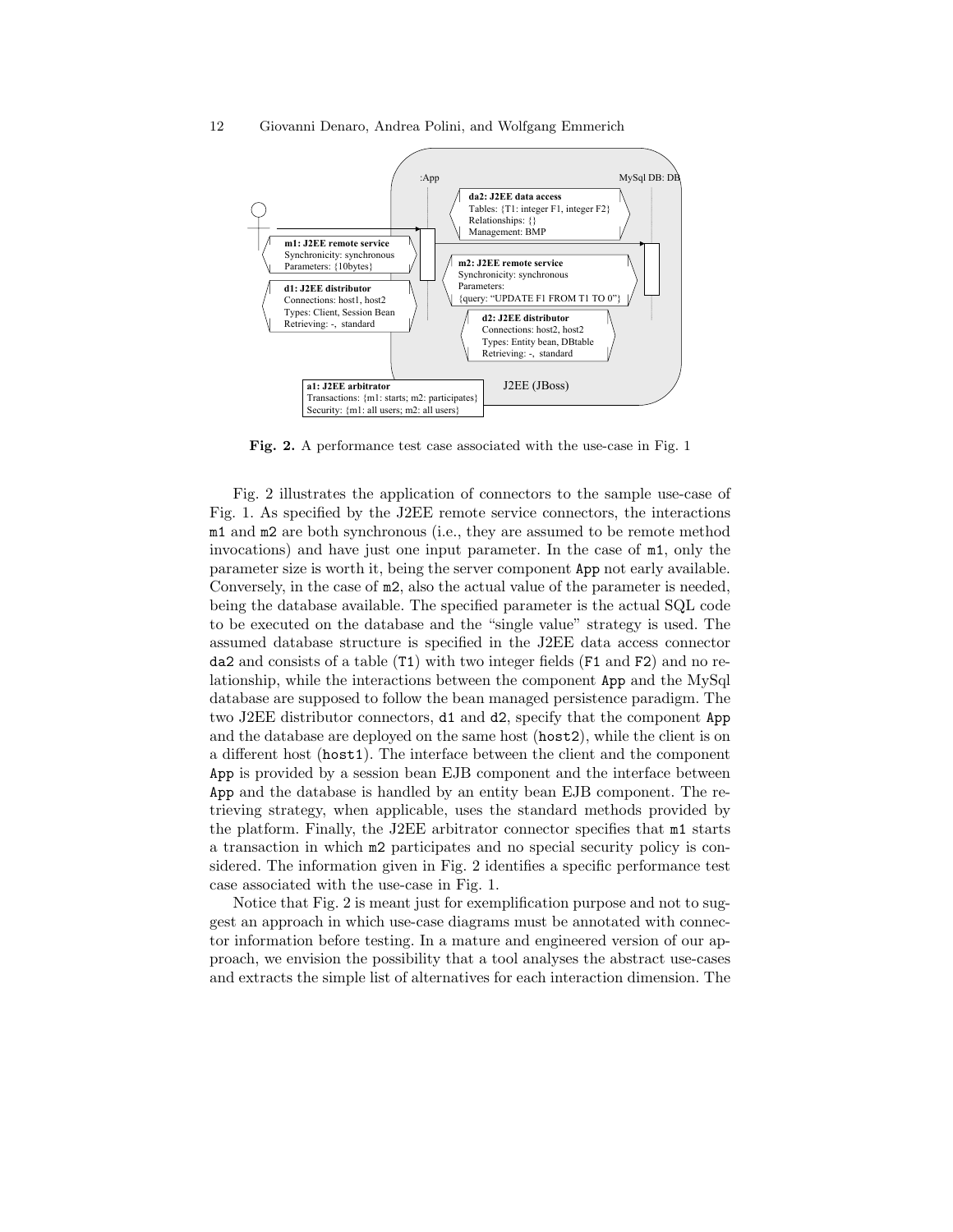performance engineer would then have the choice of selecting the best suited alternatives according to the performance requirements or test different alternatives to find out the one that works best (in a sort of what-if-analysis fashion). Software connectors provides the reasoning framework towards this goal. Furthermore, our current knowledge about all needed connector types and their dimensions is limited because it is based on a simple case in which we have experimented the application of the approach (Section 4 gives the details of this initial experience). We believe that we are on the right path, even though we are aware that further work is still needed to understand the many dimensions and species of software connectors and their relationships with the possible deployment technologies and platforms.

#### 3.3 Generating Stubs

So far, we have suggested that early test cases of performance can be derived from use-cases and that software connectors can be exploited as a means to establish the correspondence between the abstract views provided by the usecases and the concrete instances. However, to actually implement the test cases, we must also solve the problem that not all the application components that participate in the use-cases are available in the early stages of the development life cycle. For example, the components that implement the business logic are seldom available, although they participate in most of the use-cases. Our approach uses stubs in place of the missing components.

Stubs are fake versions of components that can be used instead of the corresponding components for instantiating the abstract use-cases. In our approach, stubs are specifically adjusted to use-cases, i.e., different use-cases will require different stubs of the same component. Stubs will only take care that the distributed interactions happen as specified and the other components are coherently exercised. Our idea of the engineered approach is that the needed stubs are automatically generated based on the information contained in usecases elaborations and software connectors. For example, referring once again to Fig. 2, if the component App is not available, its stub would be implemented such that it is just able to receive the invocations of the service m1 and consequently invokes the service m2, through the actual middleware. The actual SQL code embedded in the remote service connector of m2 would be hardcoded in the stub. As for m1, it would contain empty code for the methods, but set the corresponding transaction behaviour as specified. Of course, many functional details of App are generally not known and cannot be implemented in the stub. Normally, this will result in discrepancies between execution times within the stubs and the actual components that they simulate.

The main hypothesis of our work is that performance measurements in the presence of the stubs are good enough approximations of the actual performance of the final application. This descends from the observation that the available components, e.g., middleware and databases, embed the software that mainly impact performance. The coupling between such implementation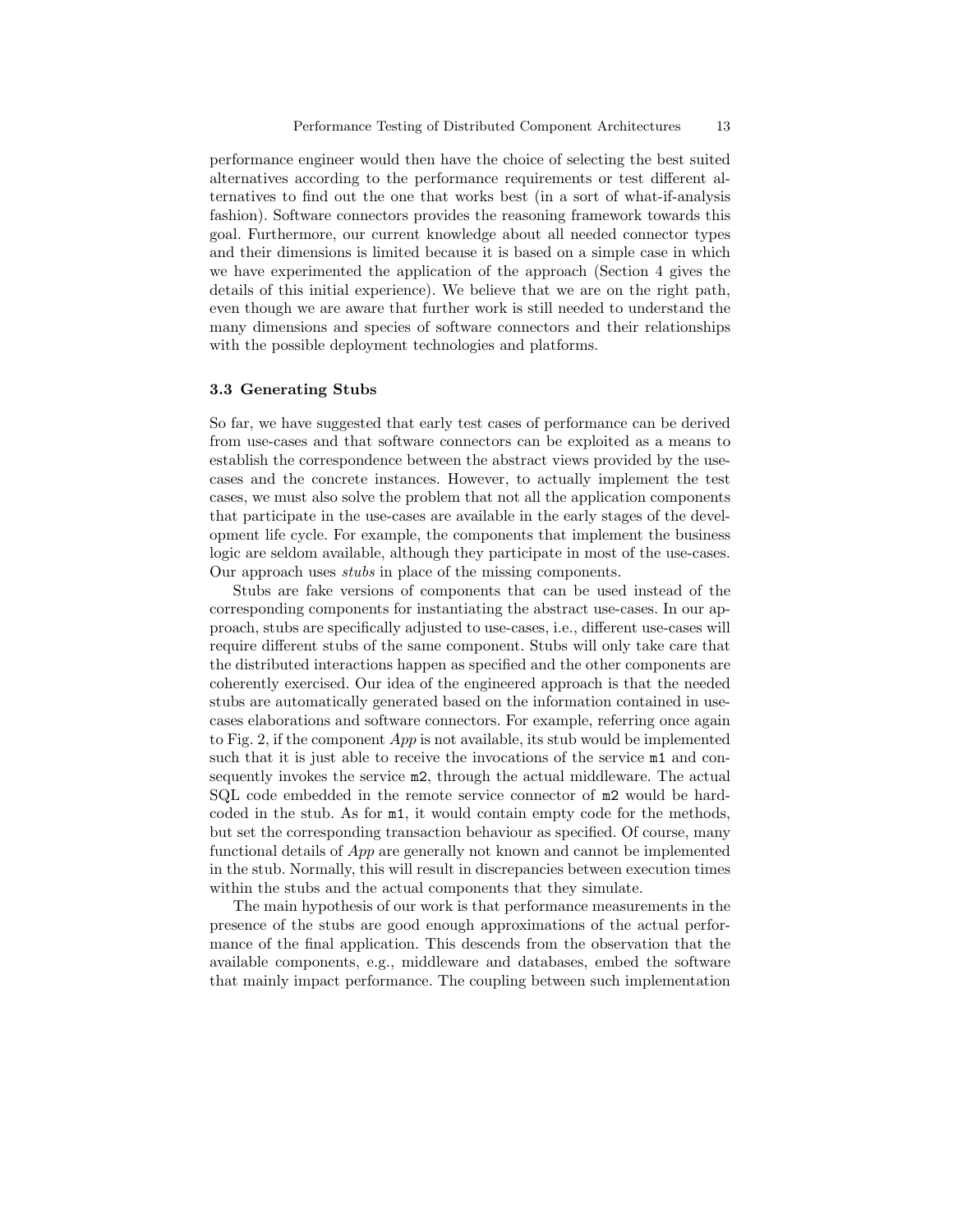support and the application-specific behaviour can be extracted from the usecases, while the implementation details of the business components remain negligible. In other words, we expect that the discrepancies of execution times within the stubs are orders of magnitude less than the impact of the interactions facilitated by middleware and persistence technology, such as databases. We report a first empirical assessment of this hypothesis in Section 4 of this chapter, but are aware that further empirical studies are needed.

The generation of the fake version can be made easier if we can use UML to describe the software architecture. The use of UML enables, in fact, the use of all the UML-based tools. A first interesting investigation in this direction can be found in [17]. In this work the authors propose different techniques to introduce concepts as connectors and architectural styles as a first order concepts inside an "extended" fully conform UML.

#### 3.4 Executing the Test

Building the support to test execution shall mostly involve technical rather than scientific problems, at least once the research questions stated above have been answered. Part of the work consists of engineering the activities of mapping the use cases to deployment technologies and platforms, and generating the stubs to replace missing components. Also, we must automate deployment and implementation of workload generators, initialisation of persistent data, execution of measurements and reporting of results.

In particular workload generator can be characterised in several different way, and many different workload can be found in literature (e.g.[7, 26]). It is a developer duty to choose the one that better represent the load that it expects for the application during the normal usage. Then after that the type of workload have been chosen, for instance from a list of possible different choice, and that the probability distributions have been associated to the relevant elements in the particular workload, it is possible to automatically generate the corresponding "application client" that generate invocations according to the chosen workload type and distributions.

## 4 Preliminary Assessment

This section empirically evaluates the core hypothesis of our research, i.e., that the performance of a distributed application can be successfully tested based on the middleware and/or off-the-shelf components that are available in the early stages of the software process. To this end, we conducted an experiment in a controlled environment. First, we considered a sample distributed application for which we had the whole implementation available. Then, we selected an abstract use-case of the application and implemented it as a test case based on the approach described in Section 3. Finally, we executed the performance test (with different amounts of application clients) on the early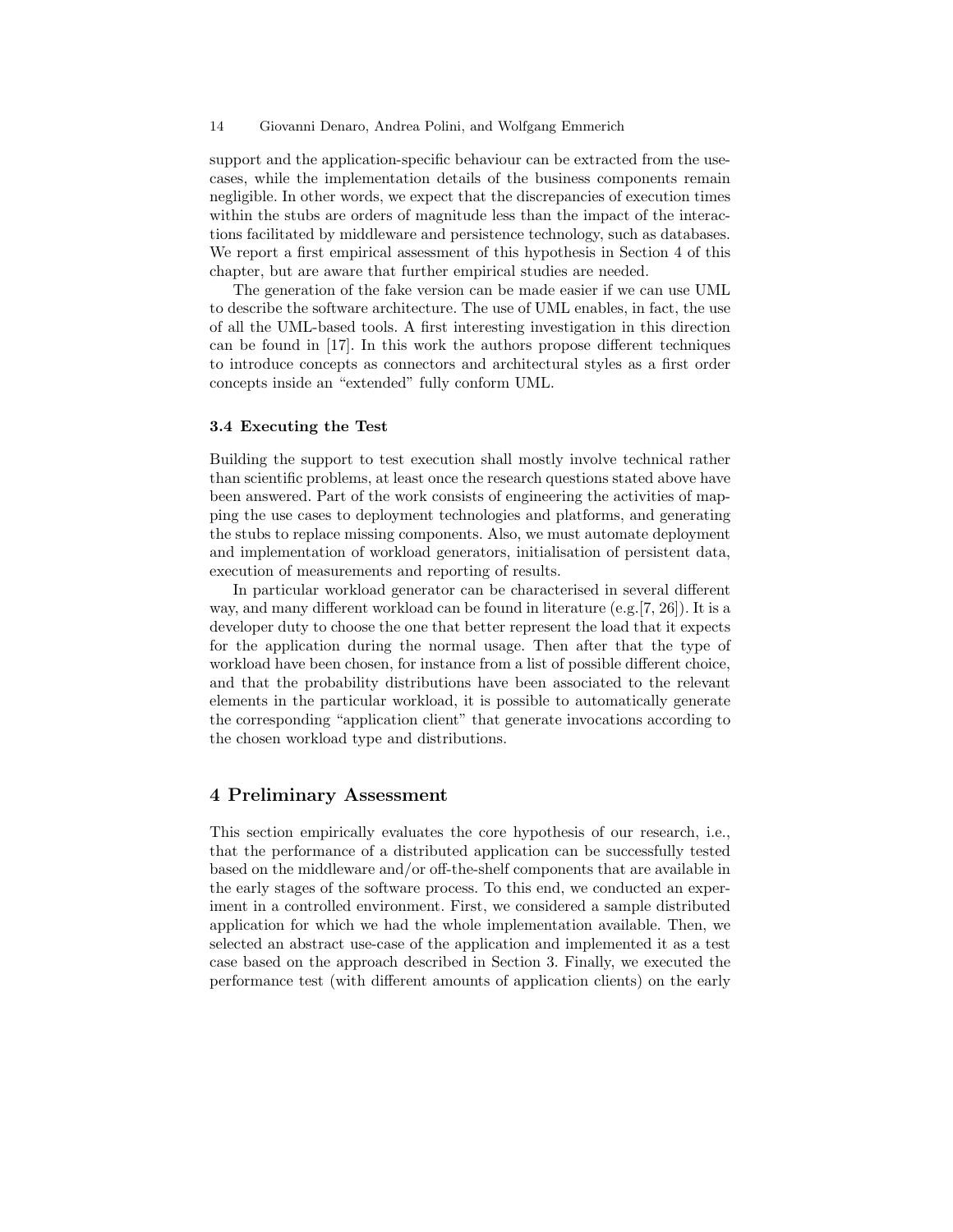

Fig. 3. The Duke's Bank application

available components and compared the results with the performance measured on the actual application.

#### 4.1 Experiment Setting

As for the target application, we considered the *Duke's Bank application* presented in the J2EE tutorial [4]. This application is distributed by Sun under a public license, thus we were able to obtain the full implementation easily. The Duke's bank application consists of 6,000 lines of Java code that is meant to exemplify all the main features of the J2EE platform, including the use of transactions and security. We consider the Duke's bank application to be adequately representative of medium-size component-based distributed applications. The Duke's bank application is referred to as DBApp in the remainder of this chapter.

The organisation of the DBApp is given in Fig. 3 (borrowed from [4]). The application can be accessed by both Web and application clients. It consists of six EJB (Enterprise Java Beans [24]) components that handle operations issued by the users of a hypothetic bank. The six components can be associated with classes of operations that are related to bank accounts, customers and transactions, respectively. For each of these classes of operations a pair of session bean and entity bean is provided. Session beans are responsible for the interface towards the users and the entity beans handle the mapping of stateful components to underlying database table. The arrows represent the possible interaction patterns among the components. The EJBs that constitute the business components are deployed in a single container within the application server (which is part of the middleware). For the experiment we used the JBoss application server and the MySql database engine, running on the same machine.

Then, we selected a sample use-case that describes the transfer of funds between two bank accounts. Fig. 4 illustrates the selected use-case in UML.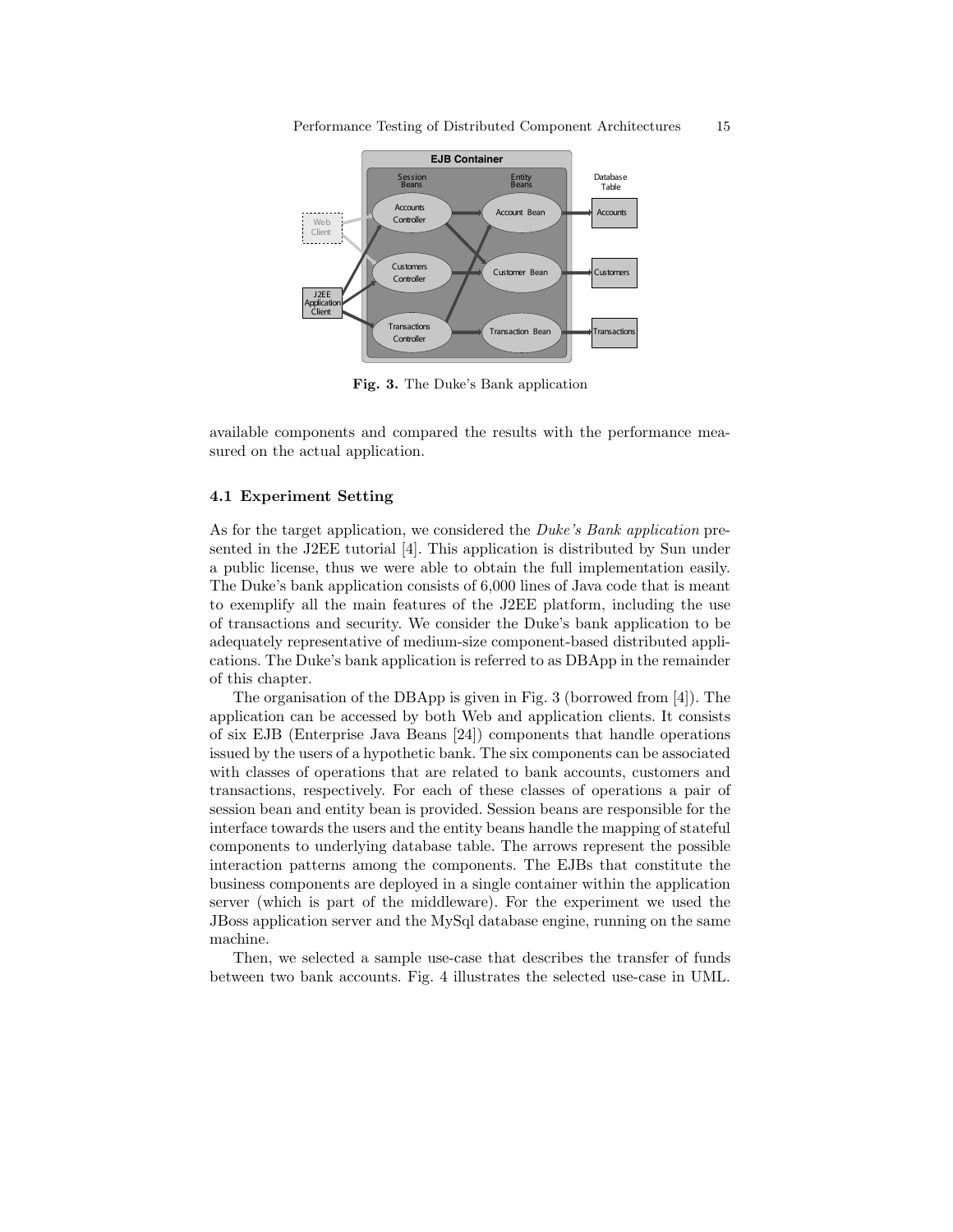16 Giovanni Denaro, Andrea Polini, and Wolfgang Emmerich



Fig. 4. A sample use-case for the Duke's Bank

A client application uses the service Transfer provided by the DBApp. This service requires three input parameters, representing the two accounts and the amount of money, respectively involved in the transfer. The business components of the DBApp realize the service using the database for storing the persistent data: the database is invoked four times, for updating the balances of the two accounts and recording the details of the corresponding transactions. We assume that the database engine is software that is available early in the software process. Thus, for the test, we used the same database engine, table structure and SQL code than in the original application. This is why we represented the database as a shadowed box in the figure. Differently from the database, the business components of the DBApp are assumed to be not available, thus we had to generate corresponding stubs.

For implementing the stubs, we had to map the abstract use-case on the selected deployment technology, i.e., J2EE. We already commented on the role that software connectors may play in the mapping. As for the interaction between the clients and the DBApp, we specified that the service Transfer is invoked as a synchronous call and starts a new transaction. As for the interaction between the DBApp and the database, we specified that: the four invocations are synchronous calls that participate to the calling transaction and embed the actual SQL code; we set up the database factory such that the database connection is initialised for each call<sup>7</sup>; the DBApp uses entity beans and bean managed persistence to handle the interactions with the database tables. Based on this information, we implemented the stubs as needed to realize the interactions in the considered use-case and we deployed the test version of the DBApp (referred to as DBTest) on the JBoss application server.

Finally, we implemented a workload generator and initialised the persistent data in the database. The workload generator is able to activate a number of clients at the same time and takes care of measuring the average response

<sup>&</sup>lt;sup>7</sup>Although this may sound as a bad implementation choice, we preferred to maintain the policy of the original application to avoid biases on the comparison.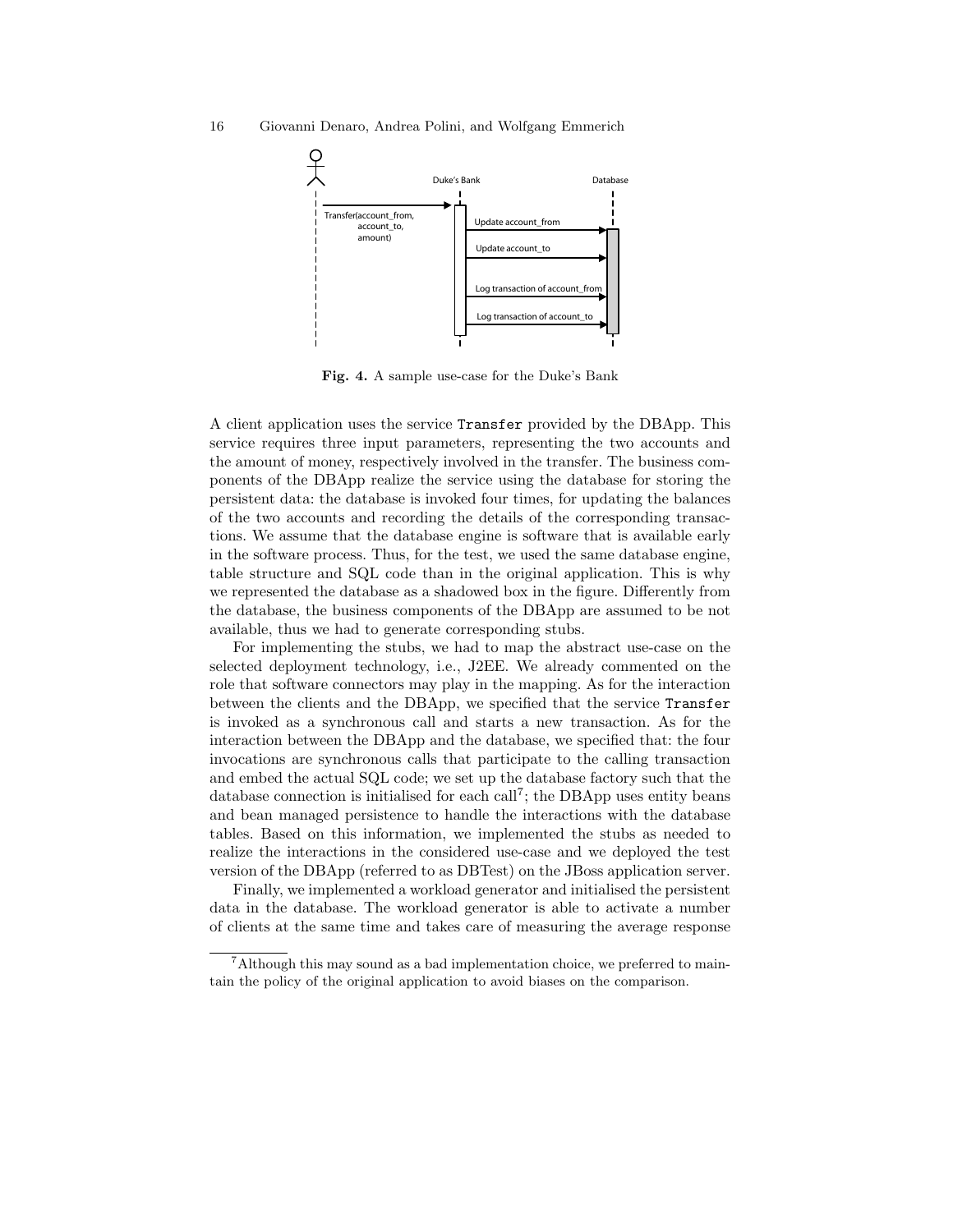time. For the persistent data, we instantiated the case in which each client withdraws money from its own account (i.e., there exists a bank account for each client) and deposits the corresponding amount to the account of a third party, which is supposed to be the same for all clients. This simulates the recurrent case in which a group of people is paying the same authority over the Internet. Incidentally, we notice that, in an automated test environment, initialisation of persistent data would only require to specify the performance sensible part of the information, while the actual values in the database tables are generally of little importance. For example, in our case, only the number of elements in each table and the relationships with the instanced use-case, i.e., whether all clients access the same or a different table row, are the real concerns.

With reference to the performance parameters of Table 1, we generated a workload, to test both DBApp and DBTest, with increasing numbers of clients starting from one to one hundred. The two applications were deployed on a JBoss 3.0 application server running on a PC equipped with a Pentium III CPU at 1 GHz, 512 MB of RAM memory and the Linux operating system. To generate the workload we run the clients on a Sun Fire 880 equipped with 4 Sparc CPUs at 850 MHz and 8 GB of RAM. These two machines were connected via a private local area network with a bandwidth of 100 MBit/sec. For the stubs we used the same geographical distances as the components of the actual application. Moreover, in order to avoid influences among the experiments that could be caused by the contemporary existence of a lot of active session beans, we restarted the application server between two successive experiments. JBoss has been used running the default configuration. Finally, the specific setting concerning the particular use case, as already discussed in the previous paragraphs, foresaw the use of remote method calls between the components and the use of the transaction management service, in order to handle the data shared by the various beans consistently.

#### 4.2 Experiment Results

We have executed both DBApp and DBTest for increasing numbers of clients and measured the latency for the test case. We repeated each single experiment 15 times and measured the average latency time. Fig. 5 shows the results of the experiments. It plots the latency time of both DBApp and DBTest against the number of clients, for all the repetitions of the experiment. We can see that the two curves are very near to each other. The average difference accounts for the 9.3% of the response time. The experiments also showed a low value for the standard deviation. The ratio between  $\sigma$  and the expectation results, in fact, definitively lower of the 0.15, both for the DBApp and for the DBTest.

The results of this experiment suggest the viability of our research because they witness that the performance of the DBApp in a specific use-case is well approximated by the DBTest, which is made out of the early-available components. However, although the first results are encouraging, we are aware that a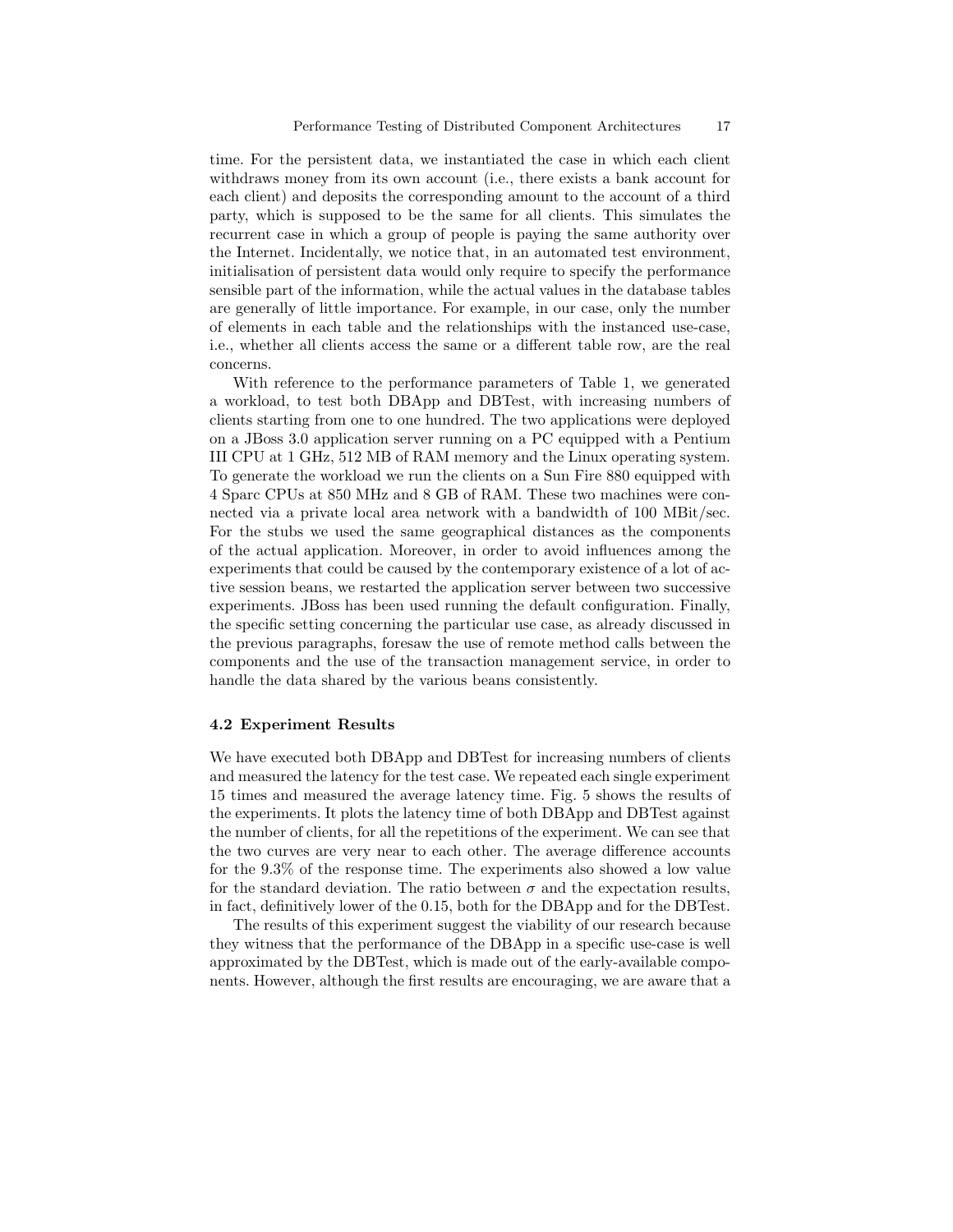

Fig. 5. Latency of DBApp and DBTest for increasing numbers of clients

single experiment cannot be generalised. We are now working on other experiments to cover the large set of alternatives of component-based distributed applications. We plan to experiment with different use-cases, sets of use-cases for the same test case, different management schemas for transactions and performance, different communication mechanisms such as asynchronous call, J2EE-based application server other than JBoss, CORBA-based middleware, other commercial databases and in the presence of other early-available components.

#### 5 Scope and Extensions

Our results support the possibility that using stubs for the application code, but the real middleware and database proposed for the application, can provide useful information on the performance of a distributed application. This is particularly true for enterprise information system applications that are based on distributed component technologies, such as J2EE and CORBA. We have already commented that for this class of distributed applications the middleware is generally responsible for most of the implementation support relevant to performance, e.g., mechanisms for handling distributed communication, synchronisation, persistence of data, transactions, load balancing and threading policies. Thus in most cases critical contention of resources and bottlenecks happen at the middleware level, while the execution time of the business components is negligible.

Our approach allows providers of this class of distributed applications to test whether, and to which extent, a given middleware may satisfy the performance requirements of an application that is under development. In this respect, our approach may perform better than pure benchmarking of middle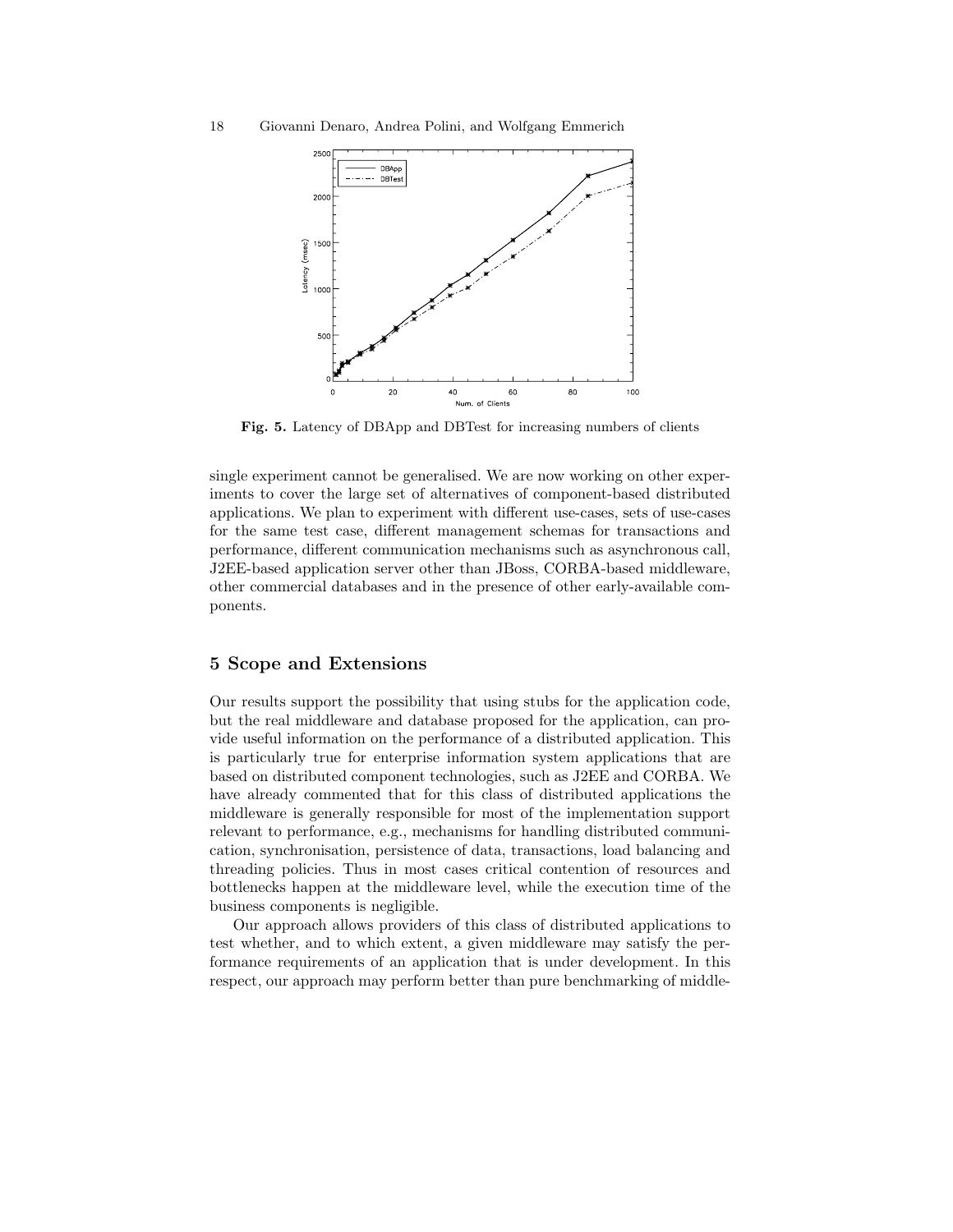ware  $(e.g., [11, 14, 15])$ , because it enables application-specific evaluation, i.e., it generates test cases that take into account the specific needs of a particular business logic and application architectures. Moreover, the approach has a wider scope than solely testing the middleware. It can be generalised to test all components that are available at the beginning of the development process, for example, components acquired off-the-shelf by third parties. Based on the empirical measurements of performance, tuning of architectures and architectural choices may also be performed.

Despite these valuable benefits, however, we note that our approach cannot identify performance problems that are due to the specific implementation of late-available components. For example, if the final application is going to have a bottleneck in a business component that is under development, our approach has no chance to discover the bottleneck that would not be exhibited by a stub of the component. Performance analysis models remain the primary reference to pursue evaluation of performance in such cases.

Currently, we are studying the possibility of combining empirical testing and performance modelling, aiming at increasing the relative strengths of each approach. In the rest of this section we sketch the basic idea of this integration.

One of the problem of applying performance analysis to middleware-based distributed systems is that the middleware is in general very difficult to represent in the analysis models. For instance, let us consider the case in which one wants to provide a detailed performance analysis of the DBApp, i.e., the sample application used in Section 4. To this end, we ought to model the interactions among the business components of DBApp as well as the components and processes of the middleware that interact with DBApp. The latter include (and are not limited to) component proxies that marshal and unmarshal parameters of remote method invocations, the transaction manager that coordinates distributed transactions, the a database connectivity driver that facilitates interactions with the database, and the processes for automatic activation and deactivation of objects or components. Thus, although the application has a simple structure, the derivation of the correspondent analysis model becomes very costly.

We believe that this class of issues can be addressed by combining empirical testing and performance modelling according to the following process:

- 1. The analysis model is built and solved, abstracting from the presence of the middleware. The resulting model will generally have a simple structure.
- 2. Empirical testing is used to simulate the results of the model (e.g., frequency of operations) on the actual middleware, thus computing how the execution of the middleware and the contention of resources within the middleware affects the performance characteristics of the modelled interactions (e.g., the response time of a given operation may increase because it involves middleware execution).
- 3. Model parameters are tuned according to the testing results.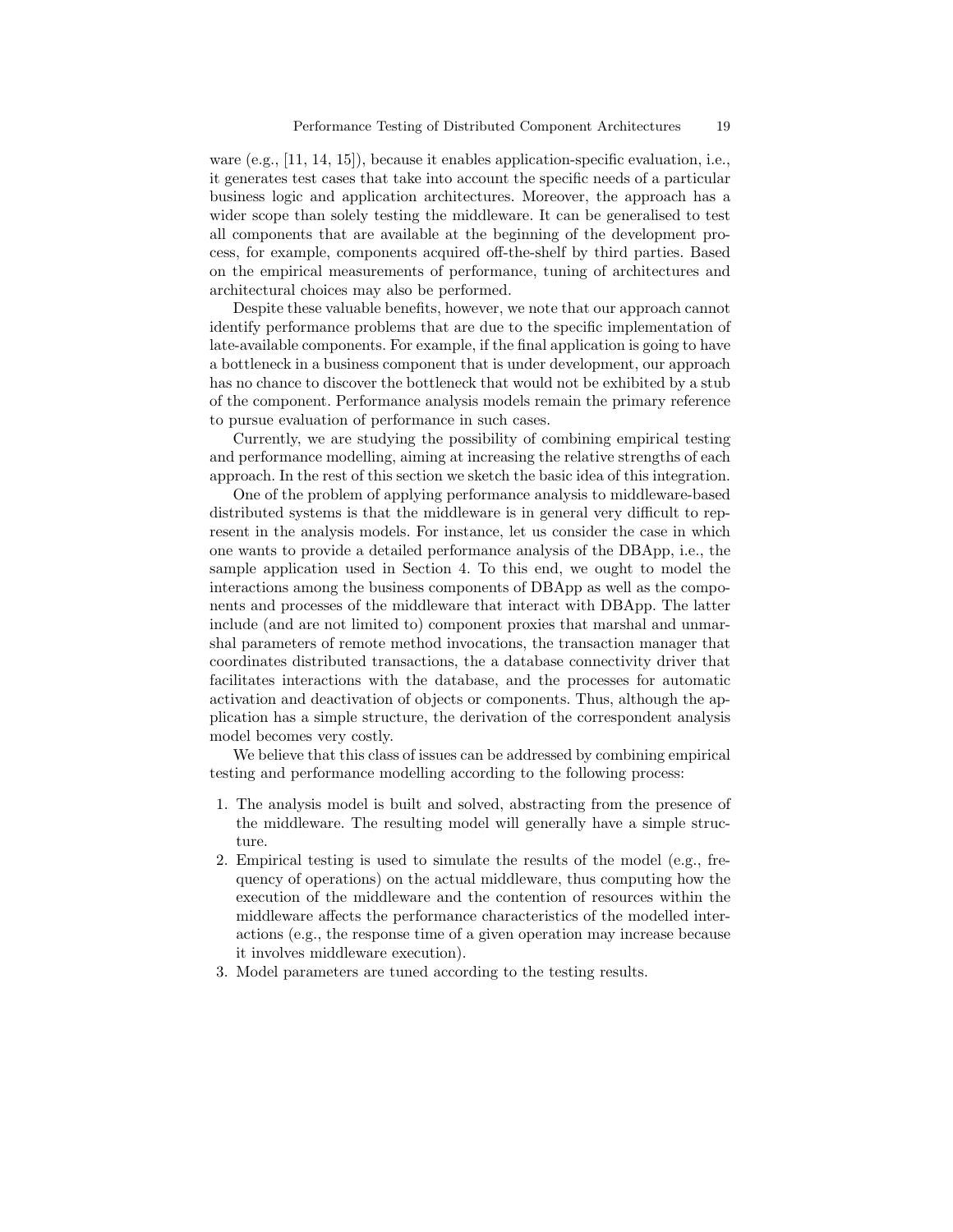20 Giovanni Denaro, Andrea Polini, and Wolfgang Emmerich



Fig. 6. A sample LQN model for DBApp

4. The process is repeated until the model stabilises.

For instance, Fig. 6 shows a Layered Queuing Network (LQN) corresponding to the use-case of Fig. 4. A detailed description of LQN models is beyond the scope of this chapter, and we refer interested readers to [21]. The layers in Fig. 6 represent the main interacting components, i.e., the client, the application and the database. Each component may be present in a number of copies (or threads). White boxes represent the services that each layer provides (limited to services of interest for the considered use-case). Connections between white boxes indicate client-server relationships between services, with arrows pointing to servers. In the specific case represented in the figure, clients interact with the application through the moneyTransfer service, which in turn uses services of the database layer to update accounts and log transaction details. Other important parameters of the model that are not indicated in the figure include: the number of calls for each service (for example, both the database services are used twice in the considered case), the CPU and the CPU-time used by each service and the service thinking-times.

Although the middleware is not explicitly represented in the model, it is involved in the execution of each service and affects, for example, the ideal CPU-time and thinking-time. Once empirical measurements are available, the parameters of the LQN model can be tuned accordingly. On the other hand, by solving the model we can compute the frequency of invocations of each service for different numbers of clients. Thus, we can generate the test cases for the middleware accordingly.

The cost of the approach depends on the number of iterations of the process. We expect models to stabilise in a few iterations. However, experimental evidence of this is still missing and further work is required to understand costs and benefits of the integrated approach.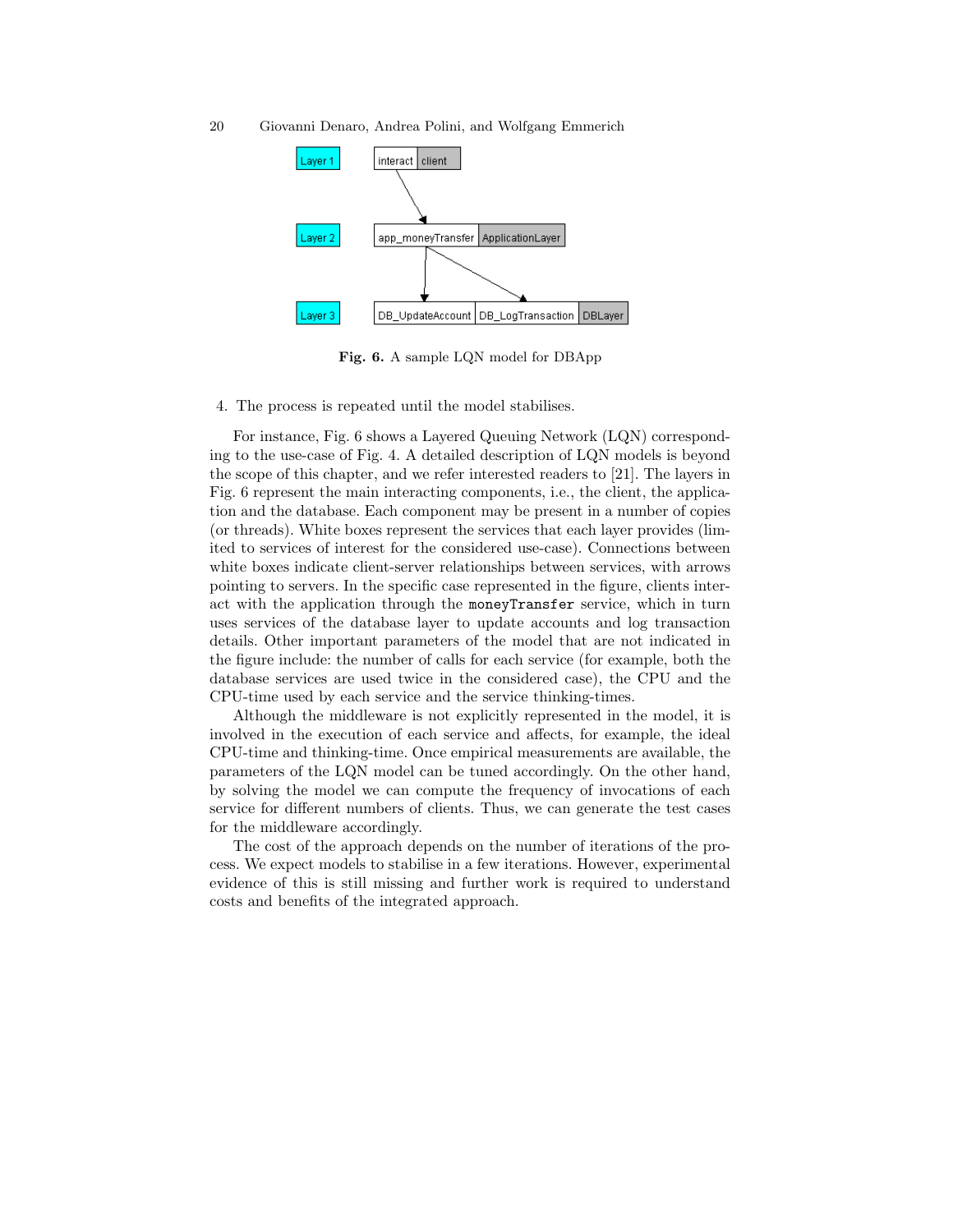## 6 Conclusions and Future Work

Distributed component technologies enforce the use of middleware, commercial databases and other off-the-shelf components and services. The software that implements these is available in the initial stages of a software process and moreover it generally embeds the software structures, mechanisms and services that mostly impact the performance in distributed settings. This chapter proposed to exploit the early availability of such software to accomplish empirical measurement of performance of distributed applications at architecture-definition-time. To the best of our knowledge, the approach proposed in this chapter is novel in software performance engineering.

This chapter fulfilled several goals. It discussed the published scientific works related to ours, thus positioning our ideas in the current research landscape. It described a novel approach to performance testing that is based on selecting performance relevant use-cases from the architecture designs, and instantiating and executing them as test cases on the early available software. It indicated important research directions towards engineering such approach, i.e.: The classification of performance-relevant distributed interactions as a base to select architecture use-cases; The investigation of software connectors as a mean to instantiate abstract use-cases on actual deployment technologies and platforms. It reported on experiments that show as the actual performance of a sample distributed application is well approximated by measurements based only on its early available components, thus supporting the main hypothesis of our research. It finally identified the scope of our approach and proposed a possible integration with performance modelling techniques aimed at relaxing its limitations.

Software performance testing of distributed applications has not been thoroughly investigated so far. The reason for this is, we believe, that testing techniques have traditionally been applied at the end of the software process. Conversely, the most critical performance faults are often injected very early, because of wrong architectural choices. Our research tackles this problem suggesting a method and a class of applications such that software performance can be tested in the very early stages of development. In the long term and as far as the early evaluation of middleware is concerned, we believe that empirical testing may outperform performance estimation models, being the former more precise and easier to use. Moreover, we envision the application of our ideas to a set of interesting practical cases:

• Middleware selection: The possibility of evaluating and selecting the best middleware for the performance of a specific application is reckoned important by many authors, as we already pointed out in Section 2 of this chapter. To this end, our approach provides a valuable support. Based on the abstract architecture designs, it allows to measure and compare the performance of a specific application for different middleware and middleware technologies.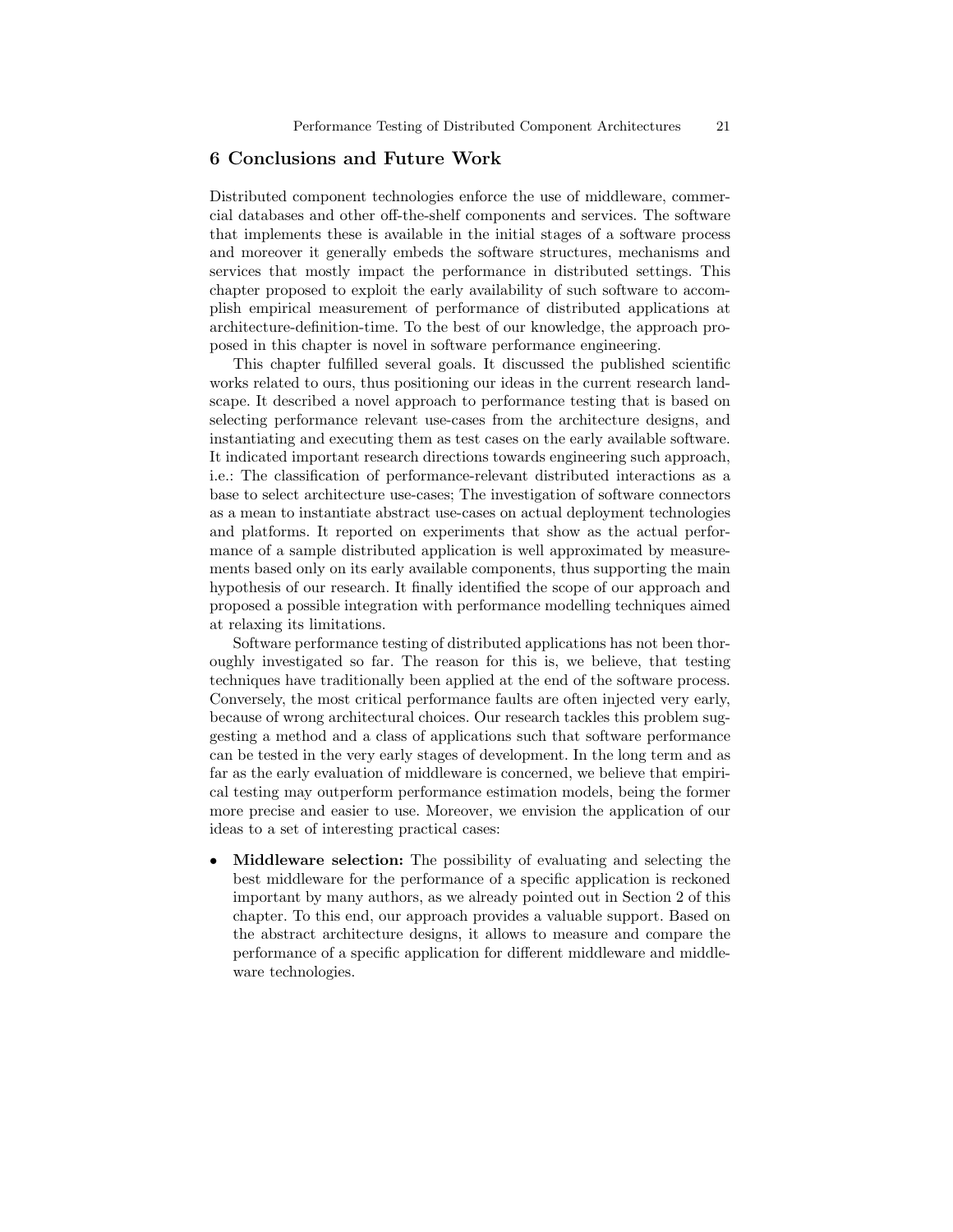- 22 Giovanni Denaro, Andrea Polini, and Wolfgang Emmerich
- COTS selection: A central assumption of traditional testing techniques is that testers have complete knowledge of the software under test as well as of its requirements and execution environment. This is not the case for components off-the-shelf (COTS) that are produced independently and then deployed in environments not known in advance. Producers may fail in identifying all possible usage profiles of a component and therefore testing of the component in isolation (performed by producers) is generally not enough [23]. Limited to the performance concerns, our approach allows to test off-the-shelf components in the context of a specific application that is being developed. Thus, it can be used to complement the testing done by COTS providers and thus assist in selecting among several off-the-shelf components.
- Iterative development: Modern software processes prescribe iterative and incremental development in order to control risks linked to architectural choices (see e.g., the Unified Process [6]). Applications are incrementally developed in a number of iterations. During an iteration, a subset of the user requirements is fully implemented. This results in a working slice of the application that can be presently evaluated and, in the next iteration, extended to cover another part of the missing functionality. At the beginning of each iteration, new architectural decisions are generally made whose impact must be evaluated with respect to the current application slice. For performance concerns, our approach can be used when the life cycle architecture is established during the elaboration phase, because it allows to test the expected performance of a new software architecture based on the software that is initially available.

We are now continuing the experiments for augmenting the empirical evidence of the viability of our approach and providing a wider coverage of the possible alternatives of component-based distributed applications. We are also working for engineering the approach, starting from the study of the research problems outlined in this chapter.

## Acknowledgments

This work has been partially funded through the EU IST project SEGRAVIS.

## References

- 1. Balsamo S, Inverardi P, Mangano C (1998) An approach to performance evaluation of software architectures. In: Proceedings of the First International Workshop on Software and Performance
- 2. Bernardi S, Donatelli S, Merseguer J (2002) From UML sequence diagrams and statecharts to analysable Petri Nets models. In: Proceedings of the 3rd International Workshop on Software and Performance(WOSP02)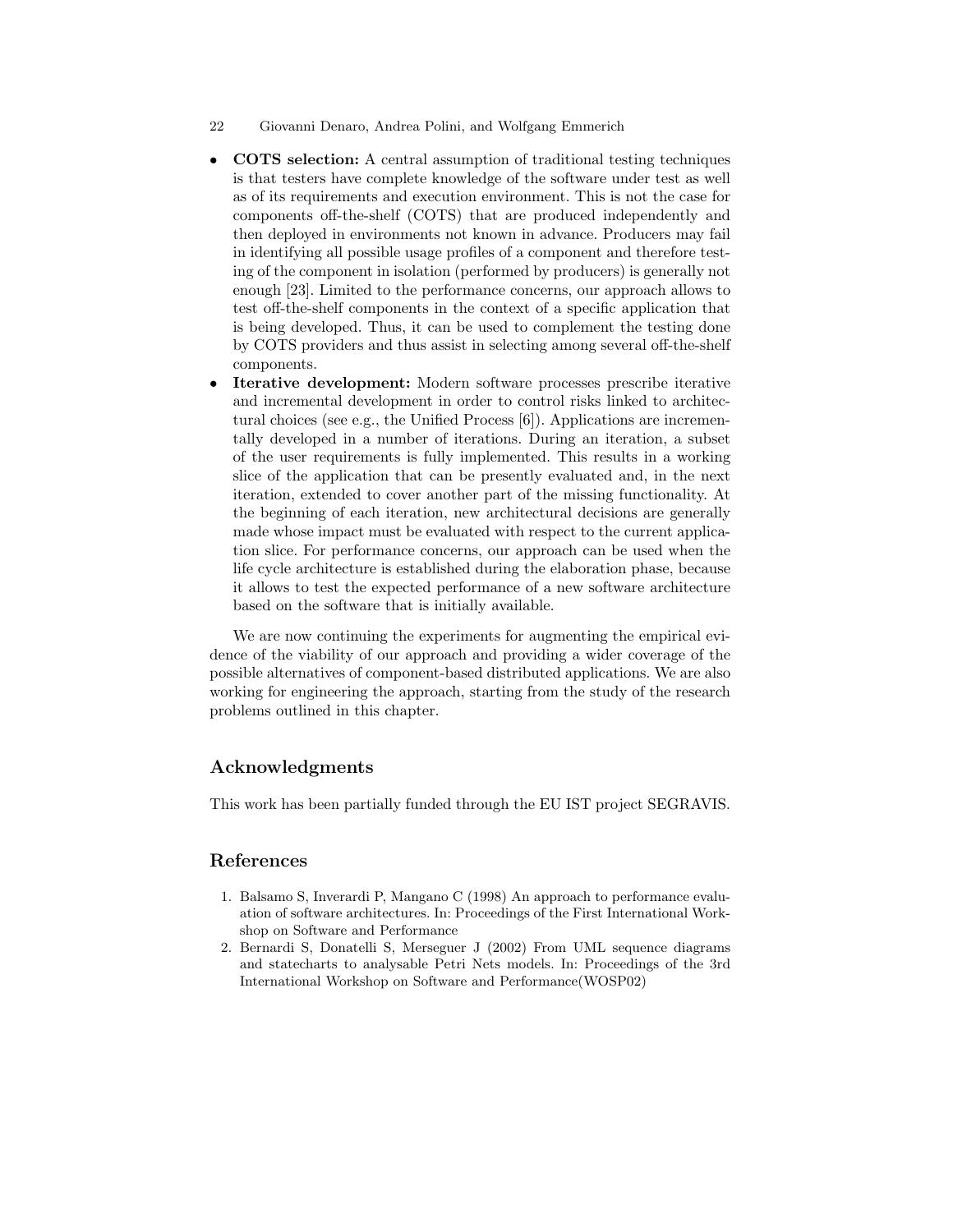- 3. Bertolino A, Marchetti E, Mirandola R. (2002) Real-time UML-based performance engineering to aid manager's decisions in multi-project planning. In: Proceedings of the 3rd International Workshop on Software and Performance (WOSP-02). ACM Press
- 4. Bodoff S et al. (2002) The J2EE Tutorial. Addison-Wesley
- 5. Booch G, Rumbaugh J, Jacobson I (1999) The Unified Modeling Language User Guide. Addison-Wesley
- 6. Booch G, Rumbaugh J, Jacobson I (1999) The Unified Software Development Process. Addison-Wesley
- 7. Cortellessa V, Mirandola R (2002) PRIMA-UML: a performance validation incremental methodology on early UML diagrams. Science of Computer Programming 44:101–129
- 8. Emmerich W (2000) Software engineering and middleware. In: Proceedings of the 22th International Conference on Software Engineering (ICSE-00). ACM Press
- 9. Emmerich W (2002) Distributed component technologies and their software engineering implications. In: Proceedings of the 24th International Conference on Software Engineering (ICSE-02). ACM Press
- 10. Skene J, Emmerich W (2003) Model driven performance analysis of enterprise information systems. In: Proceedings of the International Workshop on Testing and Analysis of Component-Based Systems(TACOS'03)
- 11. Gorton I, Liu A (2002) Software component quality assessment in practice: successes and practical impediments. In: Proceedings of the 24th International Conference on Software Engineering (ICSE-02). ACM Press
- 12. Kao W, Iyer R (1992) A user-oriented synthetic workload generator. In: Proceedings of the 12th International Conference on Distributed Computing Systems (ICDCS'92). IEEE Computer Society Press
- 13. Kruchten P (2000) The Rational Unified Process: An Introduction. Addison-Wesley
- 14. Lin C, Avritzer A, Weyuker E, Sai-Lai L (2000) Issues in interoperability and performance verification in a multi-orb telecommunications environment. In: Proceedings of the International Conference on Dependable Systems and Networks (DSN 2000)
- 15. Liu Y, Gorton I, Liu A, Jiang N, Chen S (2002) Designing a test suite for empirically-based middleware performance prediction. In: Proceedings of the 40th International Conference on Technology of Object-Oriented Languages and Systems (TOOLS Pacific'02)
- 16. Medvidovic N, Dashofy E, Taylor R (2003) On the role of middleware in architecture-based software development. International Journal of Software Engineering and Knowledge Engineering 13(4)
- 17. Medvidovic N, Rosenblum D, Redmiles D, Robbins J (2002) Modeling software architectures in the unified modeling language. ACM Transactions on Software Engineering and Methodology 11(1):2–57
- 18. Mehta N, Medvidovic N, Phadke S (2000) Towards a taxonomy of software connectors. In: Proceedings of the 22nd International Conference on Software Engineering (ICSE-00). ACM Press
- 19. Merle P (2001) CORBA 3.0 new components chapters. Technical report, TC Document ptc/2001-11-03, Object Management Group
- 20. Mills H D (1971) Top-Down Programming in Large Systems. In: Ruskin R ed, Debugging Techniques in Large Systems. Prentice Hall